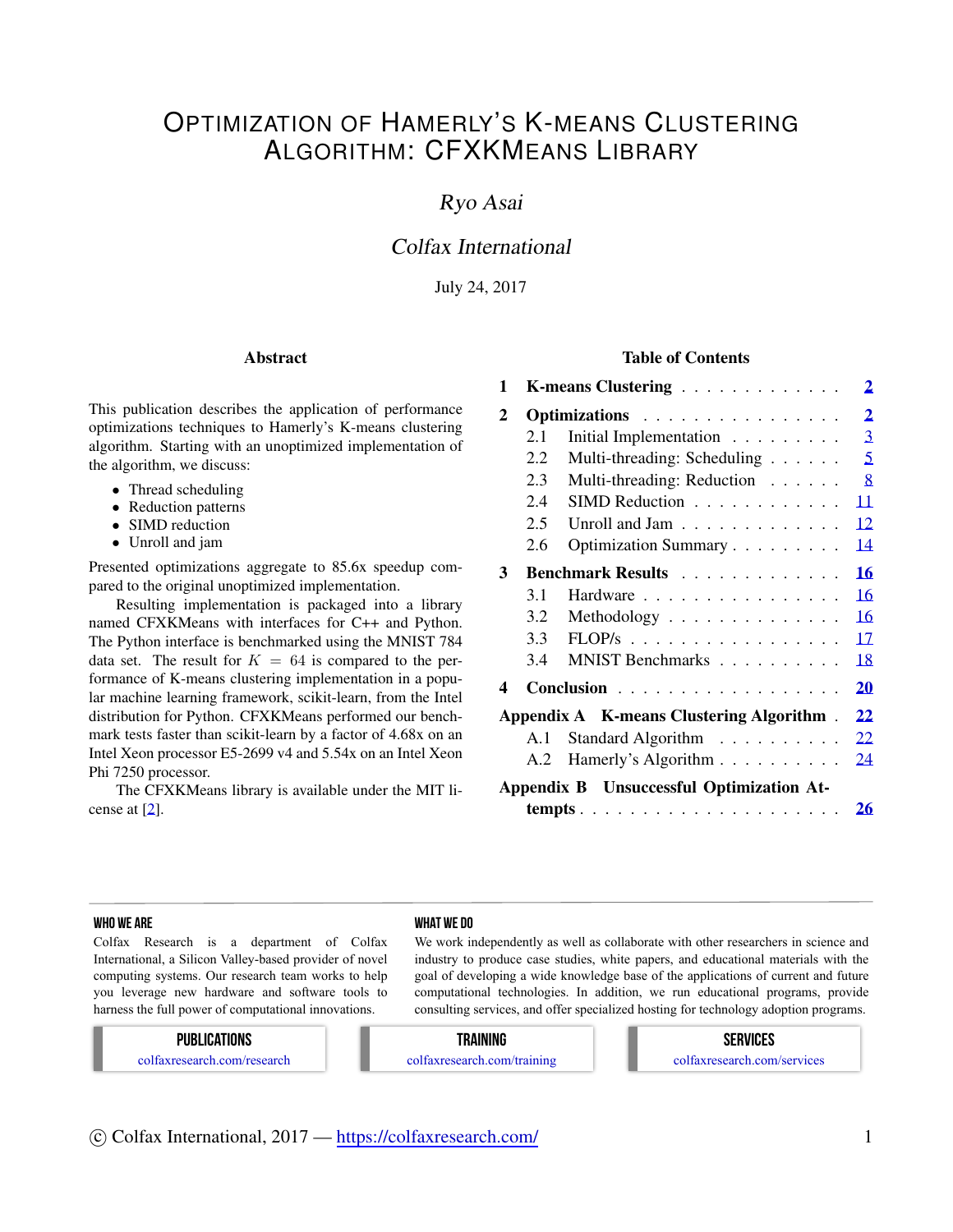## <span id="page-1-0"></span>1. K-MEANS CLUSTERING

It is no secret that there has been an upsurge in the amount and accessibility of all types of data in recent years. From the location of cell phones with GPS to images uploaded to social media, digitized data is generated at a tremendous rate. And with this increase in information capture, there is a growing interest in analyzing and exploiting the available data sets.

It is particularly difficult to analyze unclassified data. That is because many data analysis algorithms (e. g. support vector machines and convolutional neural networks) fall under the category of supervised learning, where the input training data must be classified. So, without a significant investment into the initial classification, usually done painstakingly by manually going through the data, these algorithms cannot be applied. On the other hand, unsupervised training does not require classification of the input and is useful when there is a lot of unclassified data to work with.

Clustering algorithms are a group of unsupervised machine learning techniques that do not require the data to be classified. These group the data vectors (classified or unclassified) into clusters based on some criterion. The K-means method is a popular clustering algorithm. Given an integer *K*, the objective of K-means clustering is to group the input data (feature vectors) into *K* clusters in a way that minimizes the variance of the data within the clusters with respect to the cluster centroids.

K-means clustering and its variants are used in a wide range of applications. For example, it can be used in market analysis for automated customer segmentation [\[3](#page-20-1)]. In bioinformatics, the K-means algorithm is used for grouping genes to discover functionally related gene groups [[4\]](#page-20-2). Spherical K-means clustering, a variant of K-means clustering, has been used as a feature extractor for computer vision[[5\]](#page-20-3).

The algorithm for K-means clustering is a much-studied field, and there are multiple modified algorithms of K-means clustering, each with its advantages and disadvantages. But the focus of this publication is not the analysis of the various K-means clustering algorithms. Instead, the focus will be on the optimization of the algorithm's implementation as a C++ code to achieve better computational performance on modern architectures.

In Section [2,](#page-1-1) we discuss the implementation and optimization of the K-means clustering algorithm introduced by Hamerly [[6,](#page-20-4) [7](#page-20-5)]. Hamerly's algorithm is also described in detail in Appendix [A](#page-21-0). In Section [3](#page-15-0), we put our final implementation to the test. We compare its performance to the Python scikit-learn library implementation of the algorithm on a multi-core and a many-core computing platform, in double and single precision, for a range of values of *K*.

The final implementation of the algorithm described in this paper, published as the CFXKMeans library, is usable from C++ and Python. The open-source CFXKMeans library is available under the MIT license at [[2\]](#page-20-0).

#### <span id="page-1-1"></span>2. OPTIMIZATIONS

This section will demonstrate the initial K-means algorithm implementation and computational performance optimizations that were applied. Each optimization is accompanied by a description of how to apply it, then a discussion on why it is effective, and, finally, a benchmark to show its benefit.

Our benchmark methodology is described in Section [3](#page-15-0). Performance reported in Section [2](#page-1-1) was measured on Intel Xeon Phi processor 7250 with  $K = 64$ , using single precision floating-point arithmetics. Later, in Section [3,](#page-15-0) we report additional benchmarks of the final optimized code on more platforms and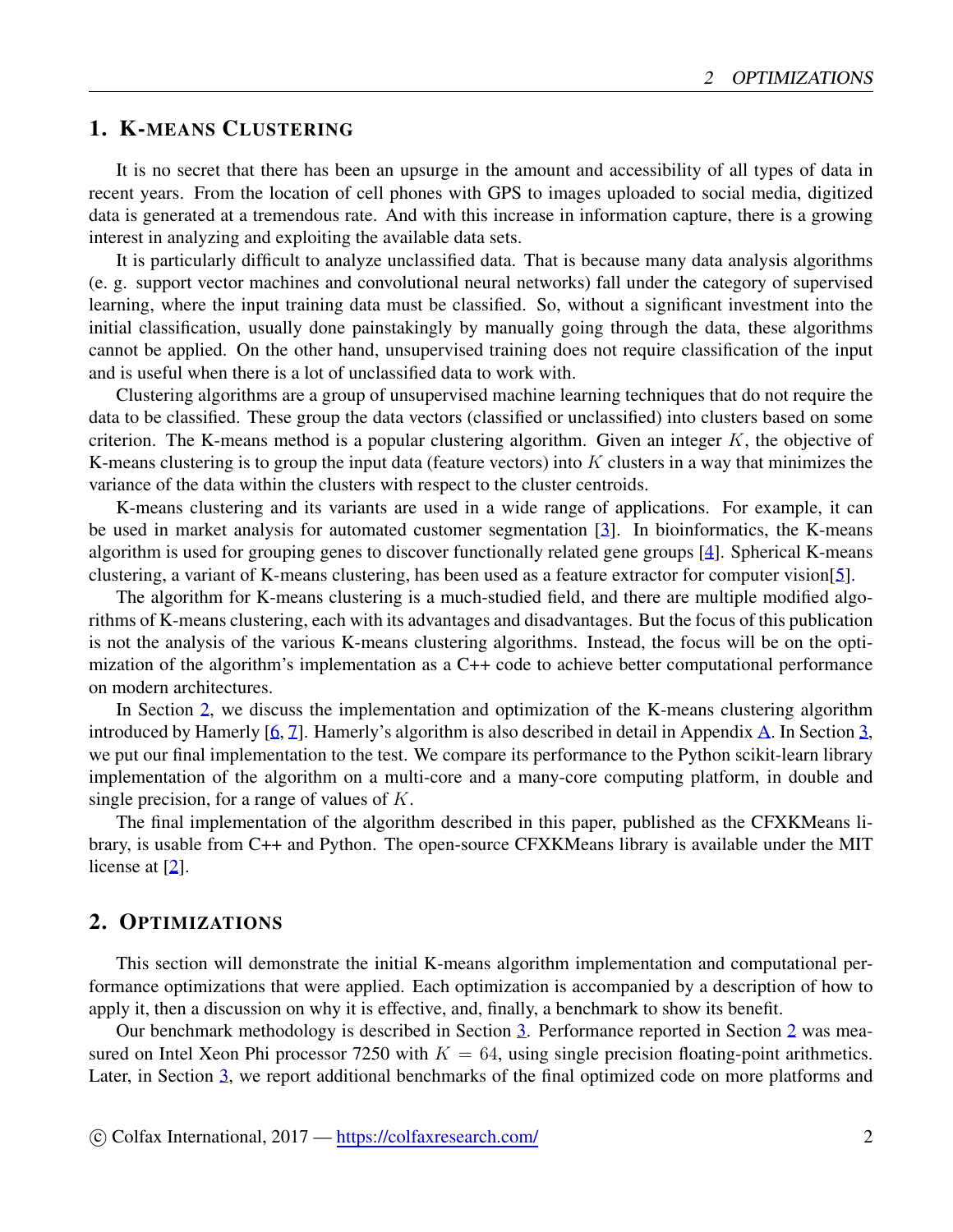with other parameter values. The data set for the analysis used throughout the paper is the Mixed National Institute of Standards and Technology (MNIST) 784 data set [[8\]](#page-20-6). The benchmarks in our work are presented as wall-clock time and floating-point operations per second (FLOP/s).

#### <span id="page-2-0"></span>2.1. INITIAL IMPLEMENTATION

We are going to focus on Hamerly's variant of K-means clustering algorithm. Details of the algorithm are not discussed in this section; instead, they are covered in Appendix [A.](#page-21-0) This section contains crossreferences to variables introduced in the Appendix for convenience.

The most computationally intensive part of the K-means clustering algorithm is the assignment phase, where each feature vector is assigned to the closest cluster centroid. With the standard algorithm (see Appendix [A.1](#page-21-1)), the distance from each feature vector to each cluster centroid must be calculated. Hamerly's algorithm introduces a clever bounds check to avoid computing distances for some of the feature vectors (see Appendix [A.2](#page-23-0)). The remaining computation for vectors that cannot be skipped is still the main computational workload for large data sets. Therefore, the focus of this section will be on the distance computations that occur when the bounds check triggers a calculation.

Listing [1](#page-3-0) shows the computations following the bound check. This corresponds to lines 22-31 in Algorithm [2.](#page-24-0)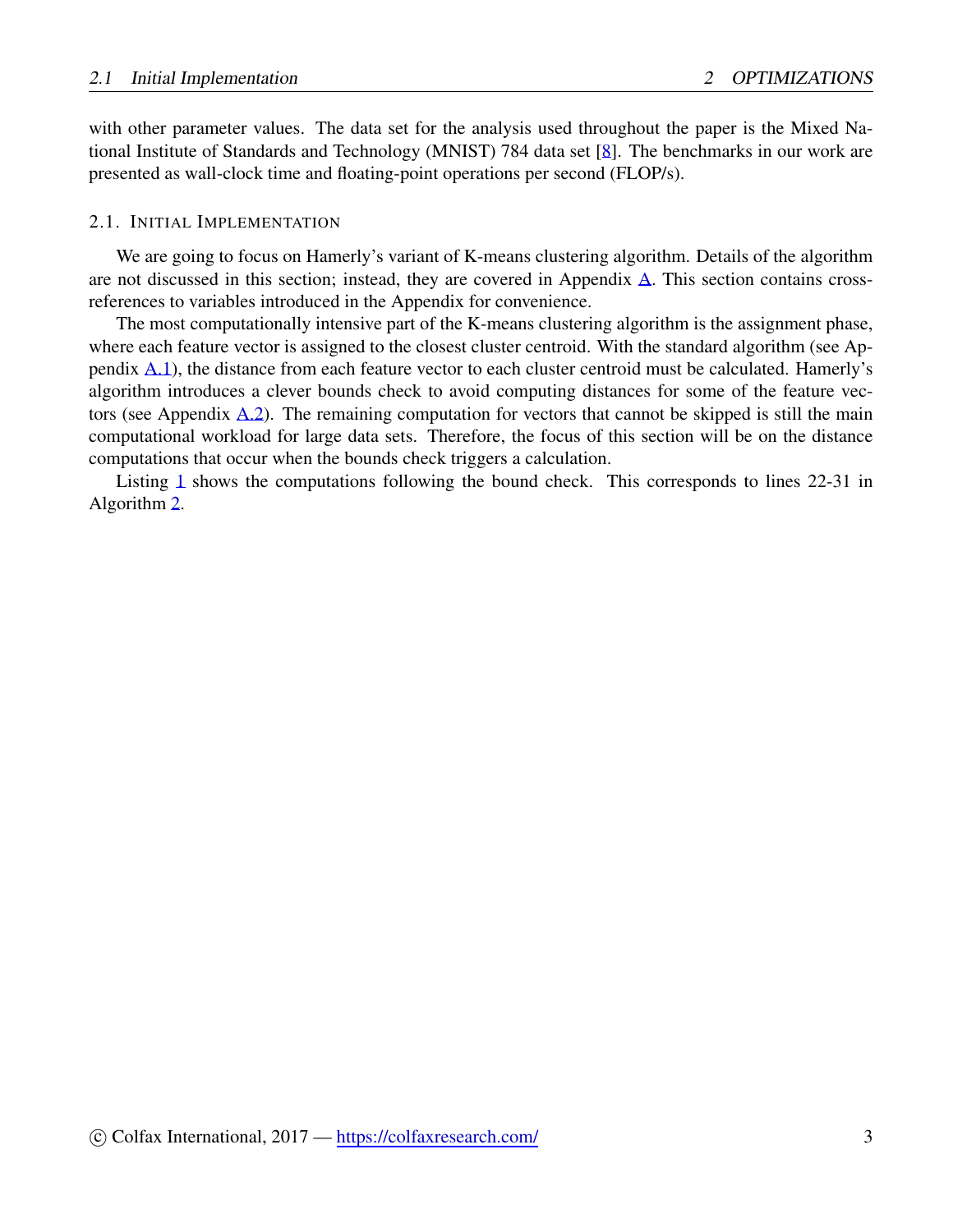```
1 // INFINITY defined in <cmath.h>
  2 // ...
3 for(long i = 0; i < n_vectors; i++)
4 // ... bounds check ...
5 DTYPE min = INFINITY; // distance to closest centroid.
6 DTYPE second_min = INFINITY; // distance to second closest centroid.
7 int min_index;
8 for(int j=0; j < k; j++) {
9 DTYPE dist = 0.0;
10 for(int f=0; f<n_features; f++)
11 dist += (data[i*n_features+f]-centroids[j*n_features+f]) *
12 (data[i*n_features+f]-centroids[j*n_features+f]);
13 if(min > dist) {
|14| second_min = min;
n_{15} min = dist;
16 min_index = j;
17 } else if(second_min > dist) {
18 second_min = dist;
19 }
20 }
21 if(min_index != assignment_[i]) {
22 converged = false;
23 member_counter[min_index]++;
24 member_counter[assignment_[i]]--;
25 for(int f = 0; f < n_features; f++) {
26 member_vector_sum[min_index*n_features+f] +=data[i*n_features+f];
27 member_vector_sum[assignment_[i]*n_features+f]-=data[i*n_features+f];
28 }
29 assignment_[i] = min_index;
30 upper_bounds[i] = std::sqrt(min);
31 }
32 lower_bounds[i] = std::sqrt(second_min);
```
Listing 1: Computing the two nearest centroids, and assigning to the closest.

Here DTYPE is a compiler macro set to either float or double. The variables used in Listing [1](#page-3-0) are listed below with names used in Algorithm [2](#page-24-0) in parentheses:

- *•* **n vectors**: Number of input feature vectors (*N*)
- *•* **k**: Number of clusters (*K*)
- *•* **n features**: Number of features (*F*)
- *•* **converged**: Condition for algorithm to exit (converged)
- **min**: Distance to closest centroid  $(d_{\min})$
- $min\_index$ : index of the closest centroid ( $c_{\text{seemin}}$ )
- **second min**: Distance to second closest centroid  $(d_{\text{seemin}})$

The arrays used Listing [1](#page-3-0) are shown below with names used in Algorithm [2](#page-24-0) in parentheses:

• **data**: array of size  $N \times F$  containing input feature vectors  $(\vec{x})$ 

*⃝*c Colfax International, 2017 — <https://colfaxresearch.com/> 4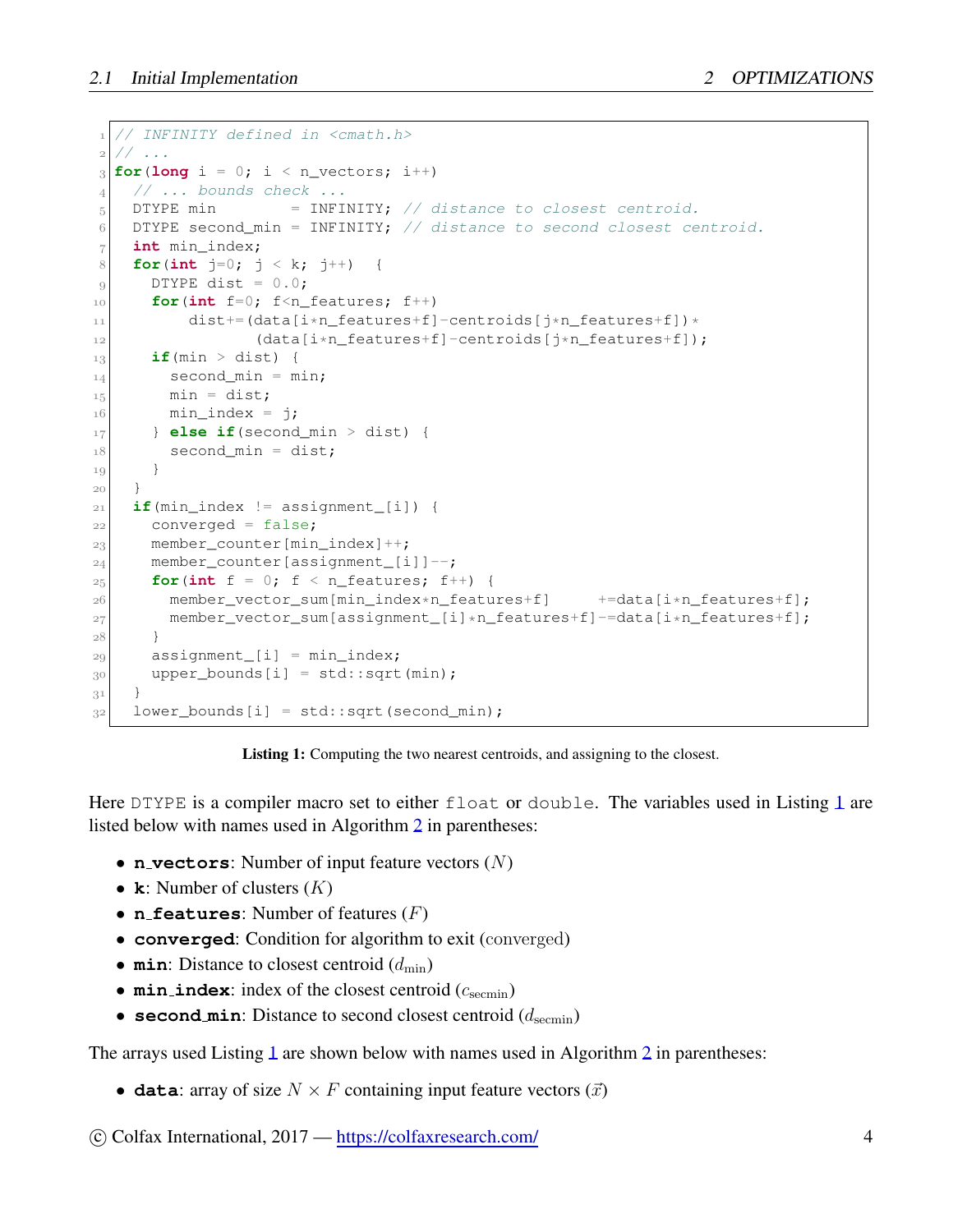- **centroids**: array of size  $K \times F$  containing cluster centroids  $(\vec{\mu})$
- *•* **assignment**: array of size *K* containing the assignment of the feature vectors (*A*)
- **member\_count**: array of size N containing the number of vectors assigned to a cluster centroid (*M*)
- **member\_vector\_sum**: array of size  $K \times F$  containing the vector sum of vectors assigned to a cluster centroid (*C*)
- *•* **upper bounds**: array of size *N* containing upper bound distance to the closest cluster centroid (*u*)
- *•* **lower bounds**: array of size *N* containing lower bound distance to the second closest cluster centroid (*l*)

This initial implementation compiled with the Intel C++ compiler completed in 34*.*16 *±* 0*.*02 seconds  $(13.97 \pm 0.01$  GFLOP/s). Initially, only performance with the executable compiled by the Intel C++ compiler will be discussed.

#### <span id="page-4-0"></span>2.2. MULTI-THREADING: SCHEDULING

The first optimization is to implement multi-threading. Once again, only the assignment phase is discussed in this section because it is the most computationally intensive part. However, note that thread parallelism is also implemented in other parts of the code. The OpenMP parallel framework is used to implement thread parallelism. For an introductory tutorial on OpenMP, see [\[9](#page-20-7)]

With the nested for-loop structure of assignment phase, the for-loop parallelism is a strong choice for the parallel pattern. There are two choices of the loop to parallelize: parallelize over feature vectors (i) or parallelize over the centroids  $(j)$ . Generally, it is preferable to add thread parallelism to the outermost forloops because there is an overhead associated with starting and ending an omp for region. Furthermore, for-loop parallelism usually favors loops with large iteration counts. And for practical application of K-means clustering, *N ≫ K*. Therefore, we choose to parallelize the implementation over the feature vectors.

```
1 #pragma omp parallel for
 for(int i = 0; i < n_vectors; i++)
```
Unfortunately, adding parallelism in this way will introduce race conditions for the assignment update shown in Listing [1.](#page-3-0) This code contains several shared variables and arrays that multiple threads write to: converged, centroid counter and member vector sum. To resolve the race conditions on these variables and arrays, a parallelization reduction pattern must be implemented.

To implement parallel reduction, each thread must get a private buffer for each of the problematic variables and arrays, and the local computations and modifications must be done on these thread-private buffers. Once all the work has been completed, the results in these thread-private buffers are combined and reduced (i.e., aggregated) into a single buffer in a thread-safe manner. For an introductory tutorial on race conditions and parallel reduction, refer to [[10\]](#page-20-8).

Since its inception, OpenMP supports the reduction clause to automatically implement this pattern for scalar variables. This clause is applied to the omp parallel directive in this format:

*1* reduction(operation: variable)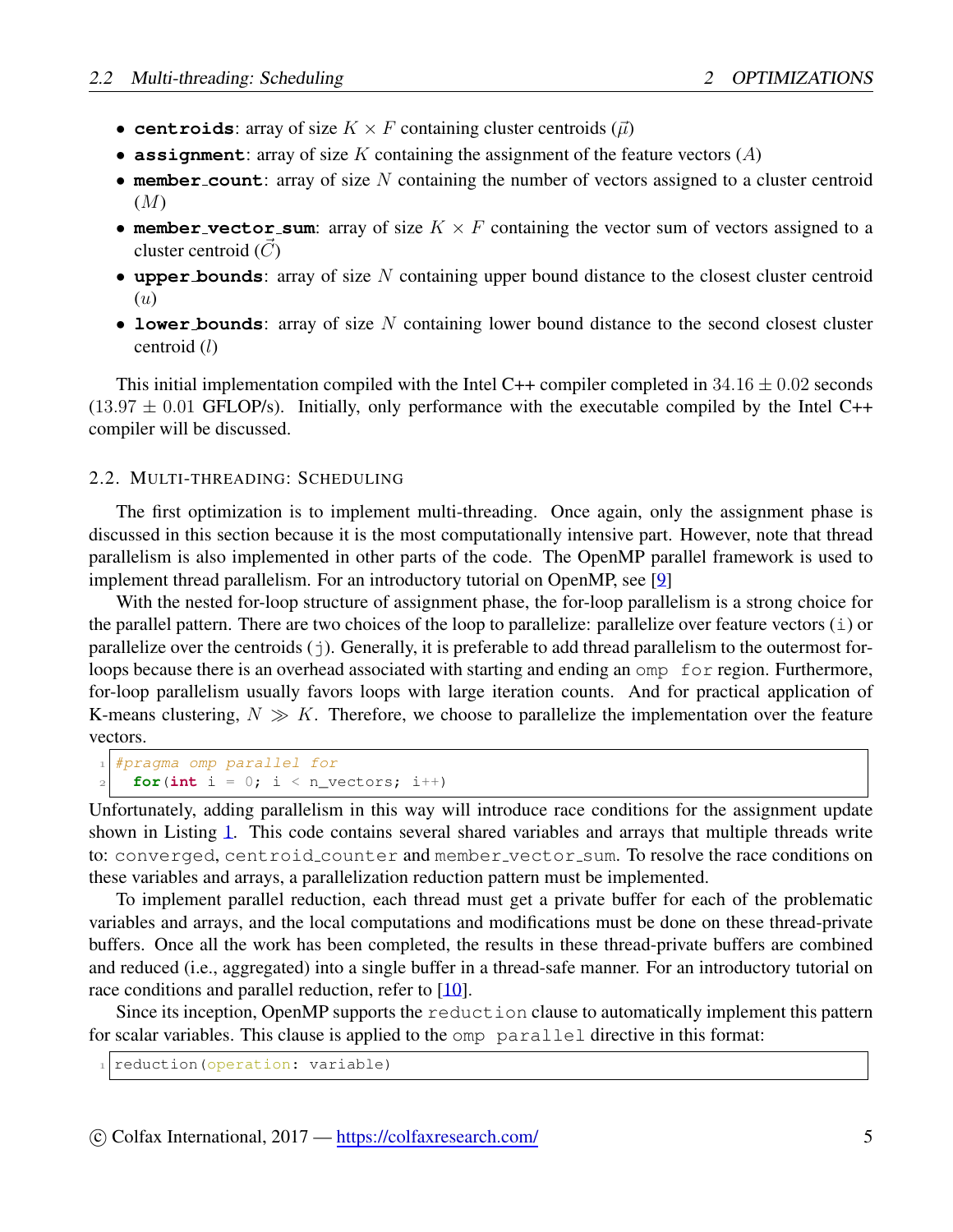Here operation is the operator used to combine the results together (e.g.  $+$ ,  $\&$ , max, etc.) and variable is the name of the variable for reduction. We can use this functionality for resolving race condition on the scalar variable converged:

*1 #pragma omp parallel reduction(&: converged)*

The OpenMP 4.5 standard extends the reduction clause to arrays. However, at the time of this writing, the OpenMP 4.5 standard is relatively recent, and only the newest compilers support this feature. Furthermore, later in this section we will experiment with and compare several different reduction patterns. So, we implemented the reduction pattern explicitly for the two arrays. Listing [2](#page-5-0) shows our implementation of reduction on member vector sum and member counter.

```
1 #pragma omp parallel reduction(&: converged)
2 {
3 bool update_centroid[k];
4 T *delta_member_vector_sum[k][n_features];
5 int *delta_member_counter[k];
6 // Initialize the thread local variables... //
7 #pragma omp for
8 for(int i = 0; i < n_vectors; i++) {
9 // ... Working on the thread local versions
10 update_centroid[min_index] = true;
11 delta_member_counter[min_index]++;
12 delta_member_counter[assignment_[i]]--;
f_{13} for(int f = 0; f < n features; f_{1} {
14 delta_member_vector_sum[min_index*n_features+f] +=data[i*n_features+f];
15 delta_member_vector_sum[assignment_[i]*n_features+f]-=data[i*n_features+f];
16 } // ...
17 }
18 // Reduction
19 for(int i = 0; i < k; i++) {
20 if(update_centroid[i]) {
21 #pragma omp atomic
22 member_counter[i] += delta_member_counter[i];
23 for(int j = 0; j < k; j^{++})
24 #pragma omp atomic
25 member_vector_sum[i][j] +=
26 delta_member_vector_sum[i][j];
27 }
28 }
29 }
```
Listing 2: Implementation of reduction using atomics.

Here, both delta member vector sum and delta member counter are declared inside the parallel region, and both of these variables are thread-private arrays. After all the work has been completed, the OpenMP pragma atomic is used to safely combine all the thread-private results into a single master result. Note that both delta\_member\_vector\_sum and delta\_member\_counter were initialized to 0 instead of to their respective shared arrays, and are used to store the deltas (changes) in the respective shared arrays.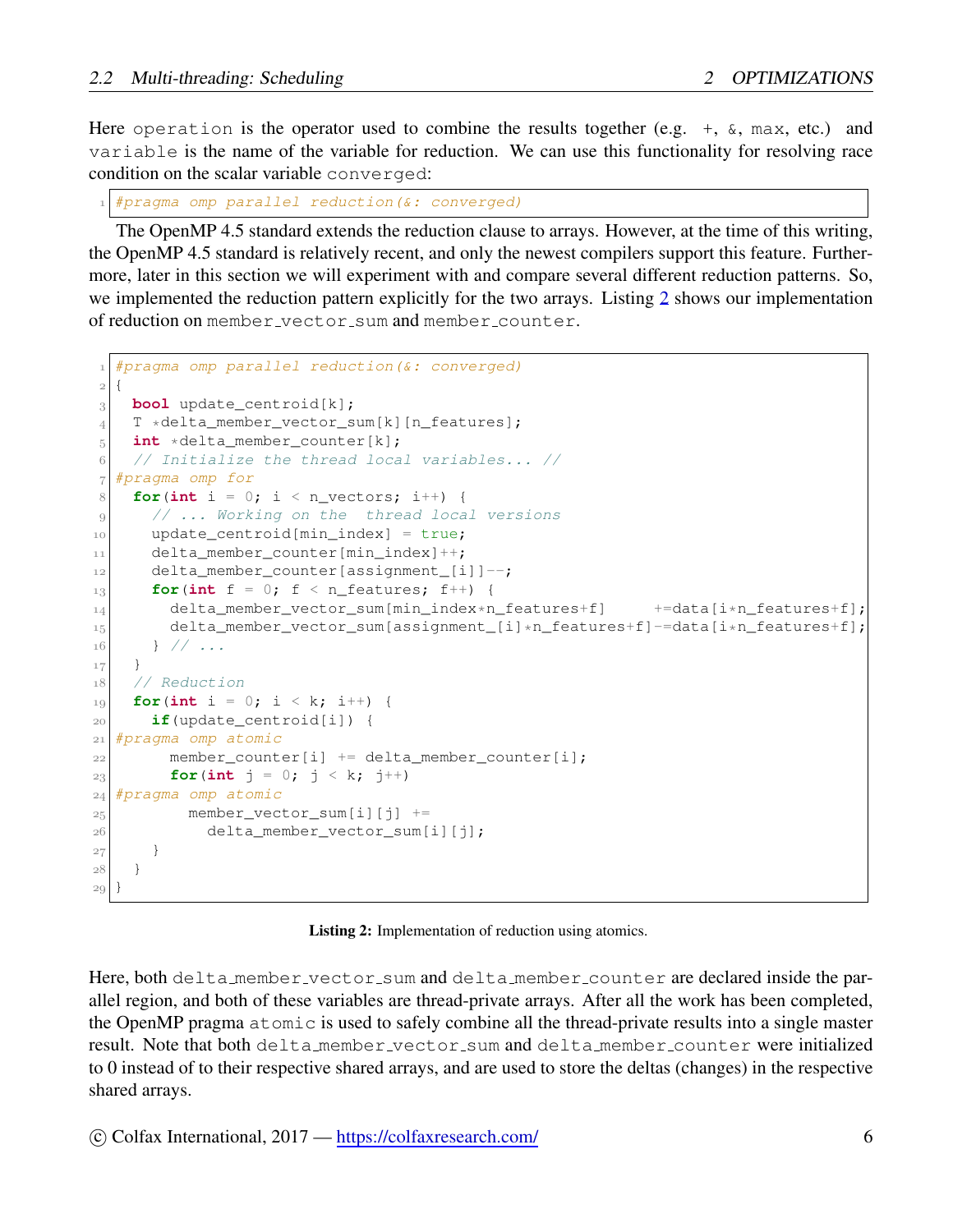This implementation now completes in 0*.*837*±*0*.*001 seconds (570*.*11*±*0*.*41 GFLOP/s) on our 68-core processor. Comparing to the base case, the parallel efficiency is  $34.16/(68 \times 0.837) \approx 0.60$ . Because this is the total wall-clock time of the full application, which contains serial portions like memory allocation, linear scaling is not expected. Nonetheless, as we will soon see, efficiency can be improved.

<span id="page-6-0"></span>Some of the issues preventing good parallel scalability can be found by analyzing this implementation with the Intel VTune Amplifier XE tool. This tool uses performance event collection to detect hotspots and performance issues [\[11](#page-20-9)]. Figure [1](#page-6-0) shows the VTune analysis summary page for this implementation.

| <b>Advanced Hotspots</b> Hotspots viewpoint (change) <b>@</b> |                       |  |
|---------------------------------------------------------------|-----------------------|--|
|                                                               |                       |  |
| Elapsed Time <sup>7</sup> : 14.015s                           |                       |  |
| $\odot~$ CPU Time $^\oslash$ :                                | 545.080s              |  |
| Effective Time <sup>7</sup> :                                 | 356.905s              |  |
| Spin Time <sup>7</sup><br>⊙                                   | 163.869s <sup>k</sup> |  |
| Imbalance or Serial Spinning (OpenMP) <sup>(0)</sup> :        | 160.140s <sup>k</sup> |  |
| Lock Contention (OpenMP) <sup><sup>2</sup>:</sup>             | 0s                    |  |
| Other <sup>®</sup> :                                          | 3.729s                |  |
| Overhead Time <sup>7</sup> :                                  | 24.306s               |  |
| Creation (OpenMP) <sup>(2)</sup> :                            | 0.351s                |  |
| Scheduling (OpenMP) <sup>2</sup> :                            | 0.822s                |  |
| Reduction (OpenMP) <sup>(2)</sup> :                           | 0.120s                |  |
| Atomics (OpenMP) <sup>©</sup> :                               | 22.372s               |  |
| Tasking (OpenMP) <sup>(2)</sup> :                             | 0s                    |  |
| Other $^{\circledcirc}$ :                                     | 0.641s                |  |
| <b>Instructions Retired:</b>                                  | 700,490,000,000       |  |
| CPI Rate <sup>7</sup> :                                       | 1.164                 |  |
| CPU Frequency Ratio <sup>(2)</sup> :                          | 1.071                 |  |
| <b>Total Thread Count:</b>                                    | 71                    |  |
| Paused Time $^\circledR$ :                                    | 1.311s                |  |

Figure 1: VTune Summary for linear reduction.

The large value of "Spin Time: *→* Imbalance or Serial Spinning" indicates that a significant portion of the computation time is wasted by idling CPUs.

Given the nature of the K-means clustering workload, a likely suspect for idling threads is workload imbalance. Workload imbalance occurs when some threads get more work than others. It is a common issue with parallel for-loops when there is variation in the amount of work inside each iteration. For Hamerly's algorithm, the amount of work for each feature vector is variable. Some threads may get "lucky" and mostly receive feature vectors that are skipped, while others may get a large number of vectors that require the nearest centroid search. The result is that "lucky" threads will finish faster than others, and will idle until the "unlucky" threads finish their work.

The impact of the workload imbalance can be reduced by using a dynamic workload distribution. In dynamic workload distribution, iterations are distributed in small chunks (sets of iterations) and given to threads. When a thread has finished with the previously assigned chunk, it gets another chunk. Loop scheduling mode in OpenMP for-loops can be set using schedule clause, and there are two modes of scheduling with load balancing: dynamic and guided.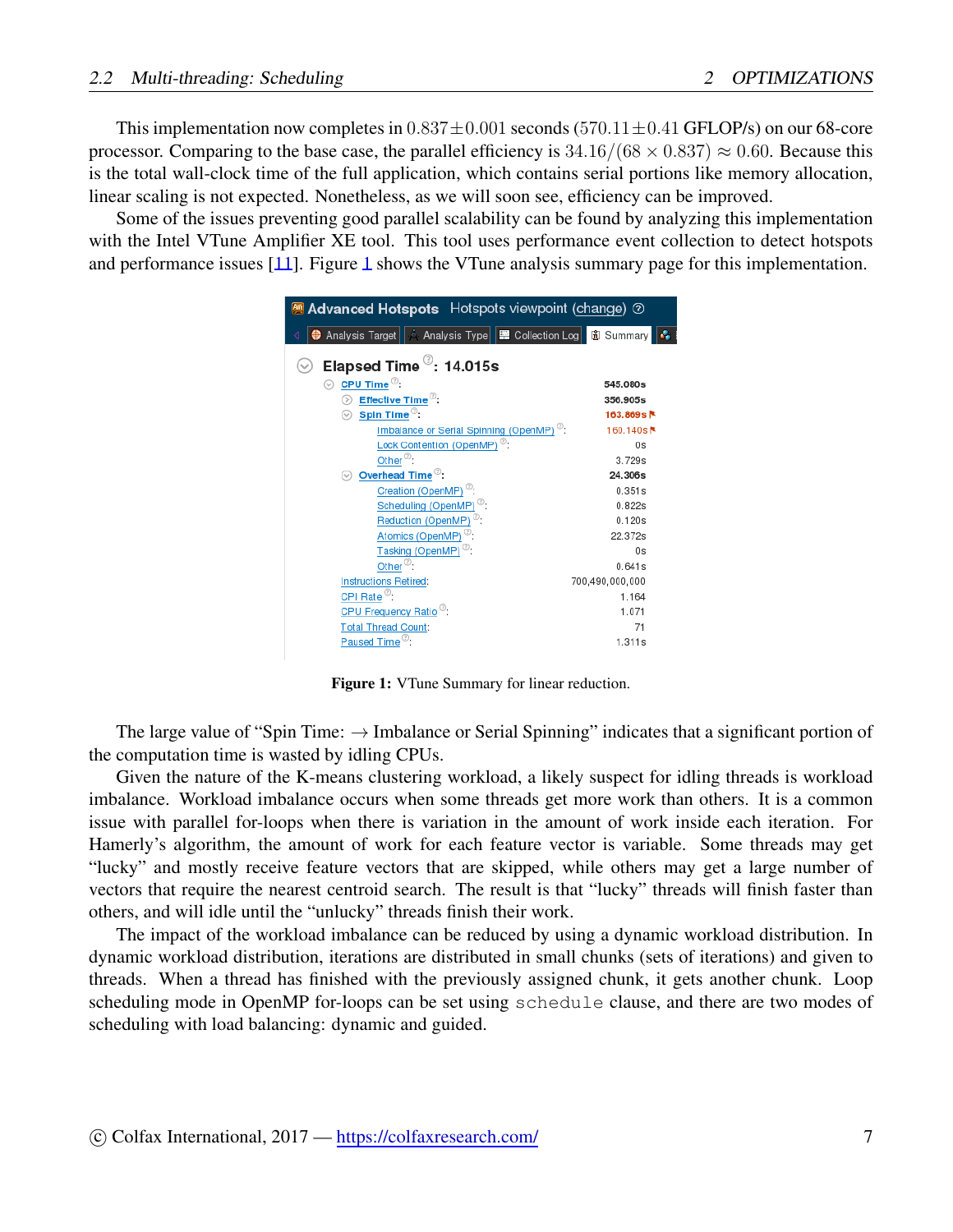```
1 #pragma omp parallel for schedule(guided)
    for(\textbf{int} i = 0; i < n_vectors; i++) {
3 // ... assignment phase ...
4 }
```
With the guided distribution, the OpenMP scheduler hands out large sets of iterations at first. But as the number of remaining iterations decreases, the sets are made smaller and smaller until it reaches a minimum size. By default, the minimum chunk contains one iteration, but this value can be modified by adding a second argument to schedule:

*1 #pragma omp parallel for schedule(guided, 10)*

Both the schedule and the chunk size are tuning parameters, and we empirically found that the setting (quided, 10) performs the best. With the guided scheduling, the runtime drops to  $0.731 \pm 0.001$ seconds  $(652.8 \pm 0.5$  GFLOP/s).

<span id="page-7-1"></span>VTune analysis result, shown in Figure [2,](#page-7-1) confirm a significant reduction in the spin time value.

| <b>Advanced Hotspots</b> Hotspots viewpoint (change) @                         |                 |
|--------------------------------------------------------------------------------|-----------------|
| Analysis Target   A Analysis Type     E Collection Log     1 Summary<br>∢<br>⊕ | I⊷ Bo           |
| Elapsed Time $^\heartsuit$ : 8.031s                                            |                 |
| $\odot~$ CPU Time $^\oslash$ :                                                 | 137.396s        |
| $\circledcirc$ Effective Time $\circledcirc$ :                                 | 106.561s        |
| <b>Spin Time<sup>®</sup>:</b>                                                  | 14.732s         |
| Imbalance or Serial Spinning (OpenMP) <sup>(0)</sup> :                         | 14.226s         |
| Lock Contention (OpenMP) <sup>®</sup> :                                        | 0s              |
| Other <sup><math>\circledcirc</math></sup> :                                   | 0.506s          |
| Overhead Time <sup>®</sup> :<br>∾                                              | 16.103s         |
| Creation (OpenMP) <sup>(2)</sup> :                                             | 0.063s          |
| Scheduling (OpenMP) <sup>(2)</sup> :                                           | 6.231s          |
| Reduction (OpenMP) <sup>(2)</sup> :                                            | 0.032s          |
| Atomics (OpenMP) <sup>7</sup> :                                                | 9.607s          |
| Tasking (OpenMP) <sup>2</sup> :                                                | 0s              |
| Other $^{\circledcirc}$ :                                                      | 0.169s          |
| <b>Instructions Retired:</b>                                                   | 174,664,000,000 |
| CPI Rate $^{\circledR}$ :                                                      | 1.177           |
| CPU Frequency Ratio <sup>(2)</sup> :                                           | 1.072           |
| <b>Total Thread Count:</b>                                                     | 72              |
| Paused Time <sup>®</sup> :                                                     | 0.871s          |
|                                                                                |                 |

Figure 2: VTune Summary for Naive reduction.

#### <span id="page-7-0"></span>2.3. MULTI-THREADING: REDUCTION

In Figure [2](#page-7-1), under the overhead time, VTune reports a fair amount of time spent on the atomic operation. Currently, an atomic pragma is used for every element inside the delta member vector sum. With 68 threads,  $F = 784$  and  $K = 64$ , this amounts to  $68 \times 784 \times 64 = 3411968$  atomic operations per while-loop iteration. Atomic operations are synchronization events, so they partially serialize the calculation. The number of synchronization events can be decreased to 68 (the number of threads) by using a critical region instead, as shown in Listing [3](#page-8-0).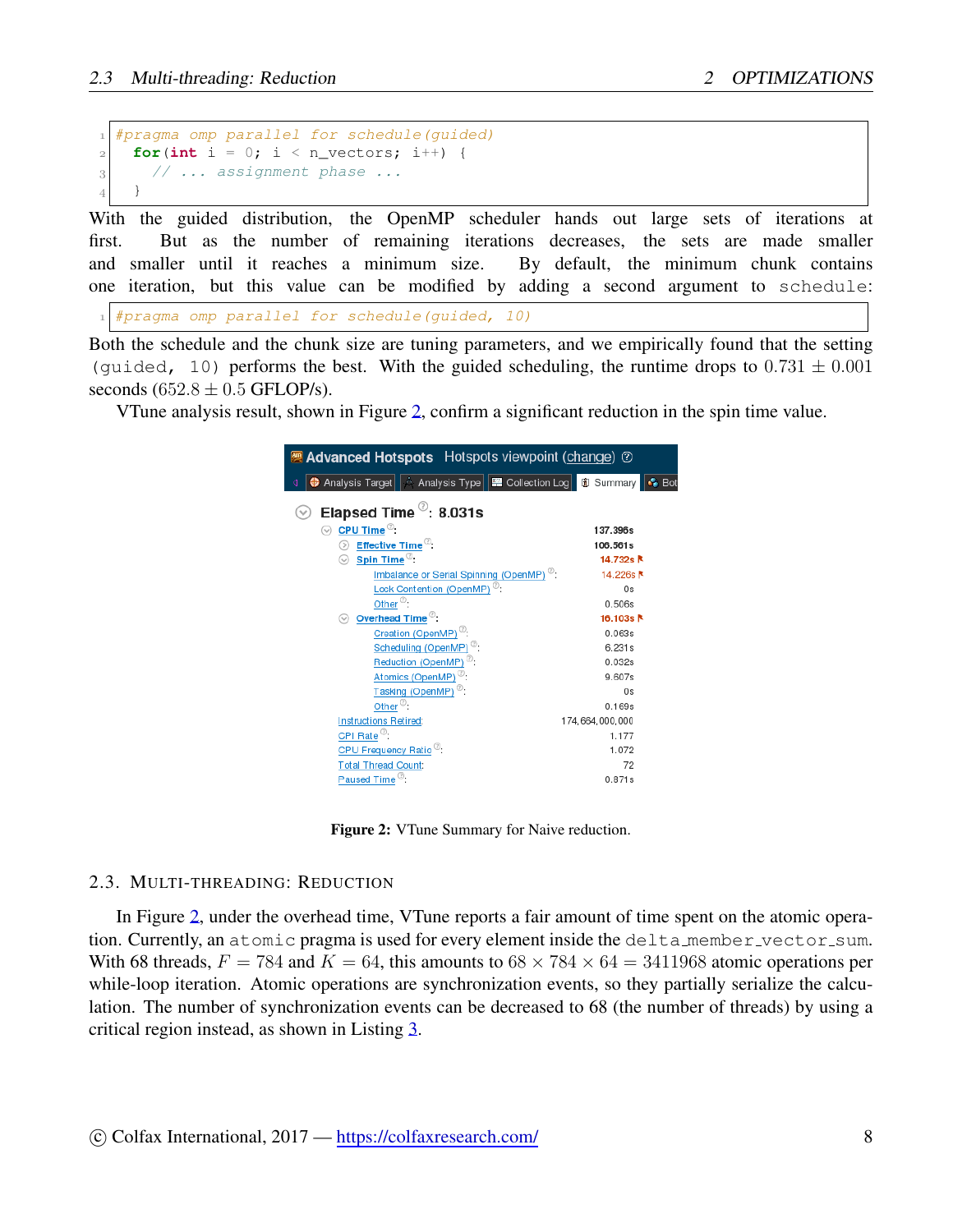```
1 #pragma omp parallel reduction(&: converged)
2 {
3 // ... assignment workload
4 // Reduction
5 #pragma omp critical
6 for(int i = 0; i < k; i++) {
7 if(update_centroid[i]) {
8 member_counter[i] += delta_member_counter[i];
9 for(int j = 0; j < k; j++)
10 member_vector_sum[i][j] +=
11 delta_member_vector_sum[i][j];
12 }
13 }
14 }
```
Listing 3: Implementation of reduction using critical.

Critical sections are also synchronization events, and they carry a greater overhead than atomic operations. However, for large values of  $F \times K$ , the reduction in the number of synchronization events pays for the increased per-event overhead. This optimization reduces the execution time to  $0.715 \pm 0.001$  seconds  $(667.39 \pm 0.84 \text{ GFLOP/s}).$ 

| <b>Advanced Hotspots</b> Hotspots viewpoint (change) 2               |                |  |  |
|----------------------------------------------------------------------|----------------|--|--|
| ∢                                                                    | l Col          |  |  |
| Elapsed Time $\mathcal{O}: 7.026$ s                                  |                |  |  |
| $\odot$ CPU Time $^{\oslash}$ :                                      | 70.726s        |  |  |
| $\circledcirc$ Effective Time <sup><math>\circledcirc</math></sup> : | 54.531s        |  |  |
| $\odot~$ Spin Time $^\odot$ :                                        | 13.200s        |  |  |
| Imbalance or Serial Spinning (OpenMP) <sup>(2)</sup> :               | 7.839s         |  |  |
| Lock Contention (OpenMP) <sup>(2)</sup> :                            | 4.894s         |  |  |
| Other <sup><math>\infty</math></sup> :                               | 0.466s         |  |  |
| Overhead Time <sup>7</sup> :<br>$(\mathrel{\smile}$                  | 2.996s         |  |  |
| Creation (OpenMP) <sup>(2)</sup> :                                   | 0.050s         |  |  |
| Scheduling (OpenMP) <sup>2</sup> :                                   | 2.803s         |  |  |
| Reduction (OpenMP) $^{\circledcirc}$ :                               | 0.014s         |  |  |
| Atomics (OpenMP) <sup>7</sup> :                                      | 0.029s         |  |  |
| Tasking (OpenMP) <sup>(2)</sup> :                                    | 0s             |  |  |
| Other $^{\circledR}$ :                                               | 0.099s         |  |  |
| <b>Instructions Retired:</b>                                         | 90,948,200,000 |  |  |
| CPI Rate <sup>7</sup> :                                              | 1.164          |  |  |
| CPU Frequency Ratio <sup>(2)</sup> :                                 | 1.071          |  |  |
| <b>Total Thread Count:</b>                                           | 72             |  |  |
| Paused Time <sup>®</sup> :                                           | 1.008s         |  |  |

Figure 3: VTune Summary for critical reduction.

Even though this is an improvement, this code is still far from an ideal solution. Although there are fewer synchronization steps, the critical pragma allows only one thread at a time to work on the reduction code inside it. Thus, this reduction implementation is effectively single-threaded.

Another possible implementation is recursive reduction, where the results of individual threads are combined in pairs. Because each result pair can be combined independently of other results, this workload

 $\circ$  Colfax International, 2017 — <https://colfaxresearch.com/> 9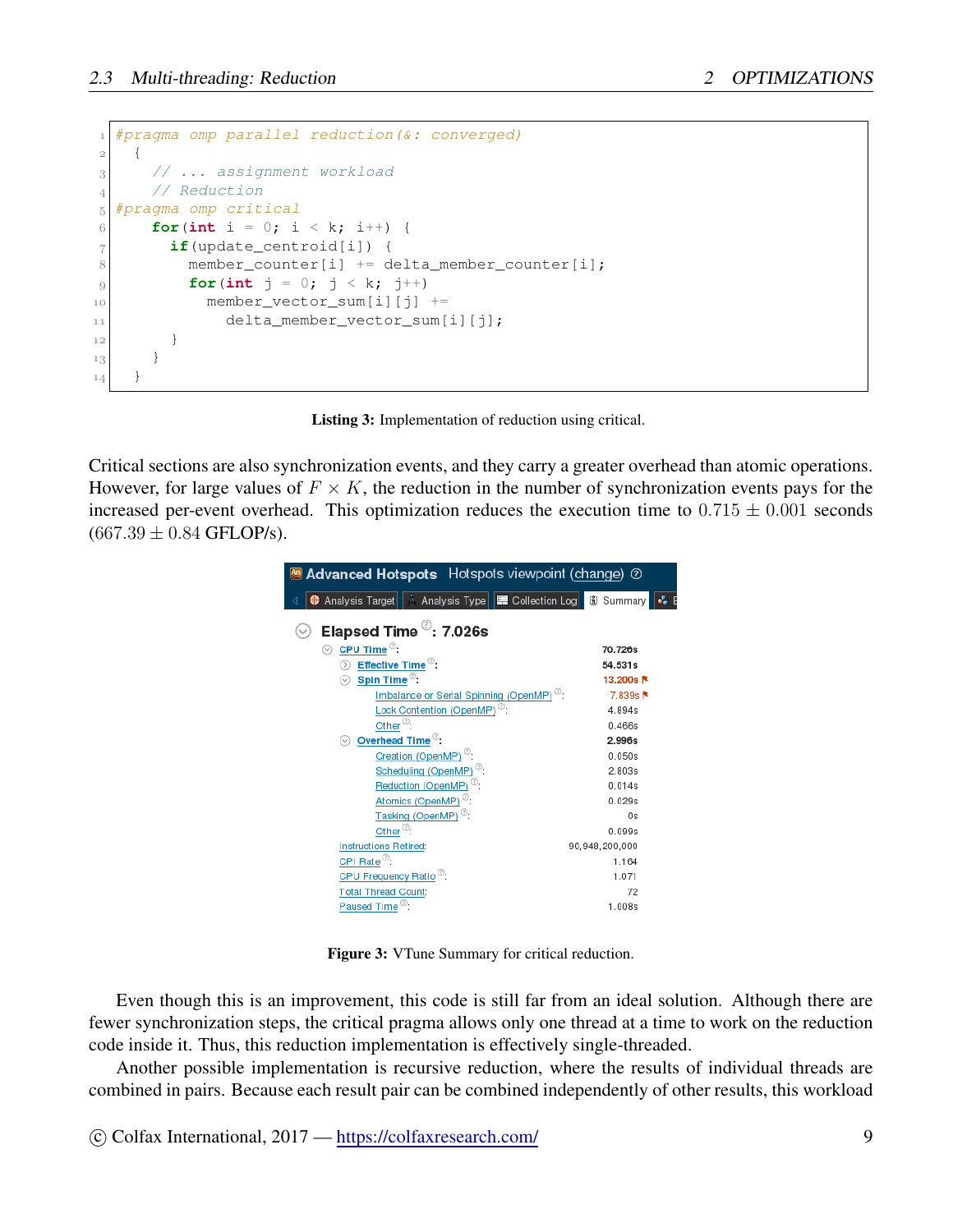can safely be threaded without atomics. The advantage of this method is that it is a parallel reduction that does not have to rely on mutexes (atomics or critical sections). The recursive reduction, unfortunately, did not help the performance on the Xeon Phi system. The performance was 0*.*762 *±* 0*.*001 seconds  $(626.22 \pm 0.82$  GFLOP/s). Although there are no mutexes, there is still a necessity to synchronize threads at every thread fork or join point. The details of this implementation are skipped in this publication because it does not add to the discussion in this section.

Finally, there is yet another reduction algorithm that allows us to avoid synchronization entirely. For this algorithm, instead of a thread-local buffer, a global buffer for delta member vector sum and delta member counter must be created. With this global buffer, first consider the serial reduction implementation as shown below.

```
1 const in n_thread = omp_get_max_threads();
2 bool update_centroid_glob[n_thread][k];
3 T *delta_member_vector_sum_glob[k][n_features];
4 int *delta_member_counter_glob[k];
5 #pragma omp parallel reduction(&: converged)
6 {
7 // ... Working on the assignment w/ global buffers
8 }
9 // Sequential Reduction
10 \text{ for (int tid = 0; tid < n_threads; tid++)}11 for (int i = 0; i < k; i++)
12 if(update_centroid_glob[tid][i]) {
13 member_counter[i] += delta_member_counter_glob[tid][i];
14 for(int j = 0; j < k; j++)15 member_vector_sum[i][j] +=
16 delta_member_vector_sum_qlob[tid][i][j];
17 }
```
With this reduction, note that the data location written to in member counter and member vector sum is different for each i. Therefore, it is safe to add multi-threading across the for-loop in  $\pm$ . To make this efficient, we switch the order of loops to move the for-loop in  $\pm$  outside, and then parallelize the i-loop as shown below.

```
1 // Parallel Reduction
2 #pragma omp parallel reduction(&: converged)
3 {
4 // ... Working on the assignment w/ global buffers
5 #pragma omp for
6 for(int i = 0; i < k; i++)
7 for(int tid = 0; tid < n_threads; tid++)
8 if(update_centroid_glob[tid][i]) {
9 member_counter[i] += delta_member_counter_glob[tid][i];
10 for(int j = 0; j < k; j++)
11 member_vector_sum[i][j] +=
12 delta_member_vector_sum_qlob[tid][i][j];
13 }
14 }
```
This implementation performs the reduction in parallel without any synchronization constructs. Of course, this method is not without drawbacks. In cases where the number of threads is larger than *K*, there are too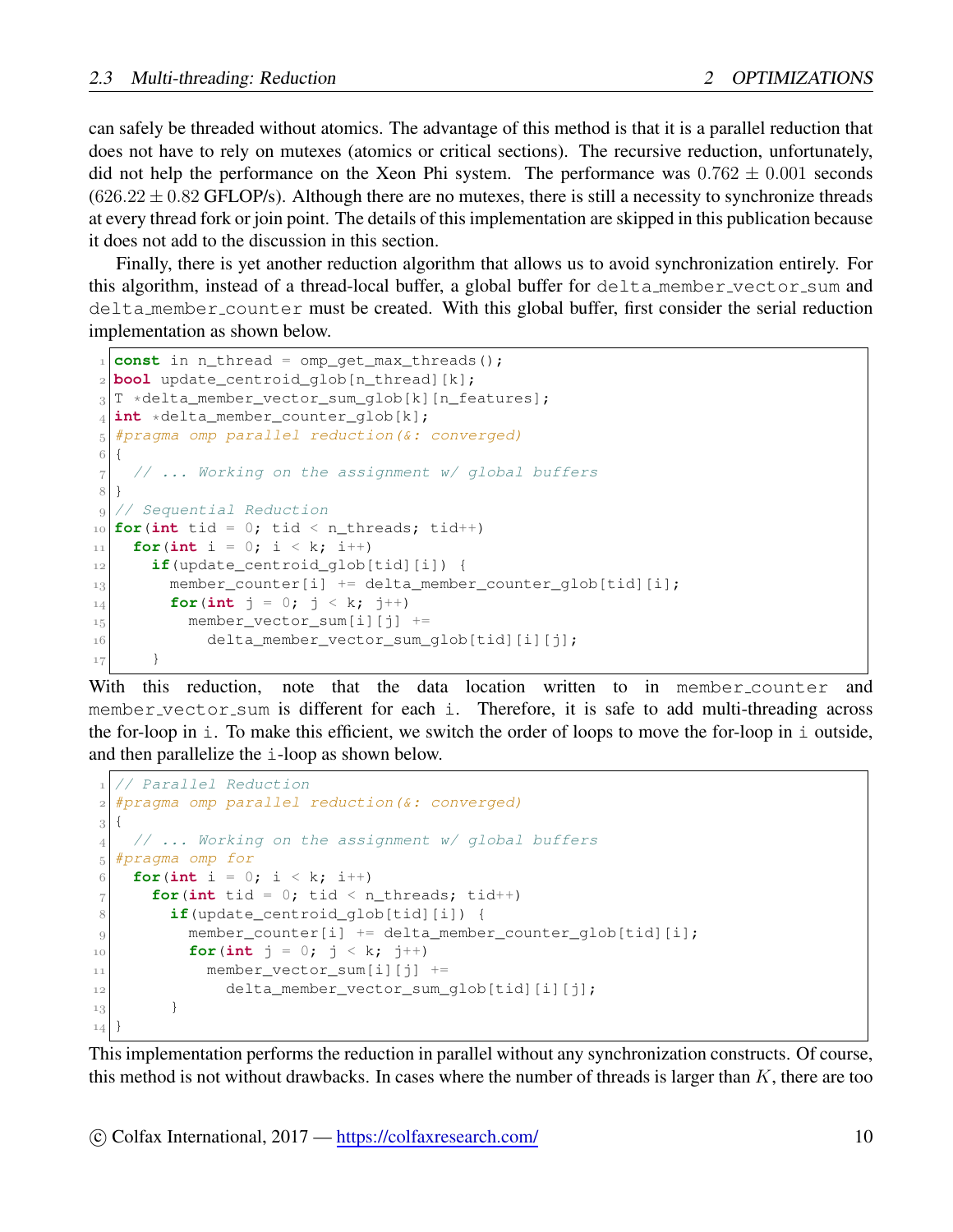few work items to keep all threads occupied. When *K* is small, this implementation performs worse than the implementation algorithms discussed above due to insufficient parallelism.

Empirically, this was the best method for *K ≤* 16 for Intel Xeon Phi processors with the MNIST data set. For smaller values of *K*, the application completed too quickly to get an accurate measurement. With the  $K = 64$  the execution time is now down to  $0.628 \pm 0.001$  seconds (759*.84*  $\pm$  0.85 GFLOP/s). This corresponds to parallel efficiency of  $\approx$  34.162/(68  $\times$  0.628) = 0.80, which is a 0.2 improvement from the initial reduction implementation.

Once again, this efficiency is calculated from the total-time that contains serial operations like initialization. To get an estimate for the efficiency of the parallelized assignment phase, this phase was timed separately.

```
1 double par_time = 0.0;
2 while(!converged) {
3 // ...
4 double par_start = omp\_get\_wtime();
5 #pragma omp parallel reduction(&: converged)
6 {
7 // ... Working on the assignment w/ global buffers
8 }
9 par_time += omp_get_wtime() - par_start;
10 // ...
11 }
```
Here  $omp_qet_wtime()$  is a microsecond-precision timer built into OpenMP. The initial implementation takes  $33.98 \pm 0.02$  for this part, whereas the new implementation gets  $0.595 \pm 0.001$ . So the parallel efficiency just for this section is  $33.98/(68 \times 0.595) \approx 0.84$ . Although still not linear scaling, this is relatively good efficiency considering the unbalanced workload and the need for reduction.

#### <span id="page-10-0"></span>2.4. SIMD REDUCTION

So far we have only discussed performance obtained with the Intel C++ compiler. Unfortunately, the last implementation takes  $9.659 \pm 0.001$  seconds ( $49.40 \pm 0.00$  GFLOP/s) with the GNU compiler. One of the main reasons for this large discrepancy between the performance with Intel compilers and GCC is the lack of vectorization.

As discussed earlier, the code shown in Listing [1](#page-3-0) is the largest contributor to the runtime for the Kmeans clustering workload. More precisely, the for-loop in  $f$  is the most computationally intense part of the code. Unfortunately, this loop has a vector dependency on dist, because all SIMD lanes are trying to modify dist at once. A technique called SIMD reduction must be implemented to remove this dependency. SIMD reduction is similar to reduction across threads. Instead of having a private variable for each thread, SIMD reduction creates a private "variable" for each SIMD lane. Intuitively, this can be thought of as having an array the same size as the vector register so that there is a memory location for each of the SIMD lanes. Once all the vector computations are complete, the contents of this array can be reduced into a scalar result.

The Intel C++ compiler automatically deals with this type of dependency and vectorizes the loop. GCC does not automatically vectorize a for loop when it detects this issue. Instead, it implements scalar computation. OpenMP 4.0 introduced the SIMD reduction clause that must force the compiler to implement this reduction. Its syntax is described below.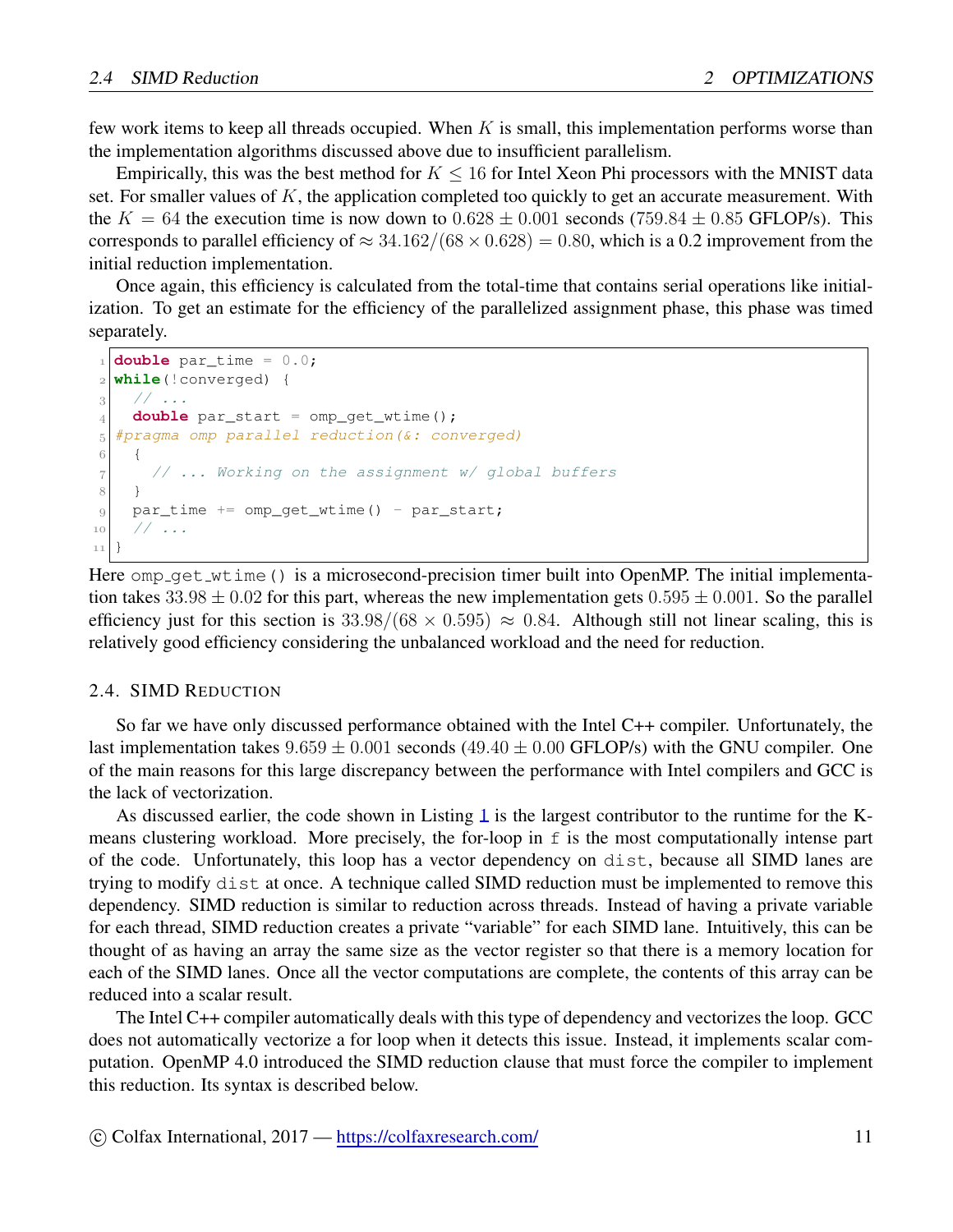```
1 for(int j=0; j < k; j++) {
2 T dist = 0.0;
3 #pragma omp simd reduction(+: dist)
4 for(int f=0; f<n features; f++)
5 dist+=(data[i*n_features+f]-centroids[j*n_features+f]) *
6 (data[i*n_features+f]-centroids[j*n_features+f]);
7 // ... finding the closest ... //
8 }
```
Any compiler that is compliant with OpenMP 4.0 (such as GCC or Intel Compilers) will be able to vectorize loops with this type of dependency. However, it is important to note that how the reduction is implemented is up to the compiler implementation. Listing [4](#page-11-1) shows the GCC compiled assembly of the distance computation with the reduction clause:

```
## ... computation ... ##
      vmovups (%rsi,%r8), %zmm1 # loading the next set
      vsubps (%rdx,%r8), %zmm1, %zmm1 # subtraction
      vfmadd231ps %zmm1, %zmm1, %zmm0 # FMA
## ... Reduction ... ##
      vpxord %zmm0, %zmm0, %zmm0 # setting 0th vector register to zero
      vaddss -112(%rbp), %xmm0, %xmm0 # scalar add of first element
.1V1126:vaddss -108(%rbp), %xmm0, %xmm0 # adding the second element
## .... adding elements 3 to 15 ... ##
.LVL140:
      vaddss -52(%rbp), %xmm0, %xmm0 # adding the sixteenth (last) element
```


An alternative to adding the SIMD pragma for the GNU compiler is to add the compiler flag -ffast-math. This will enable automatic vectorization for reduction, so long as automatic vectorization is switched on.

Finally, even though either method enables reduction vectorization, the best performance is achieved when both the compiler flag and the OpenMP pragma are present. Adding the reduction pragma and flag increases GCC performance, and it completes in  $1.013 \pm 0.000$  seconds (471.06  $\pm$  0.14 GFLOP/s). There was no change in the performance with the Intel C++ compiler as the reduction had already been vectorized automatically.

With the SIMD reduction, the code produced with the Intel C++ compiler is still faster, but the difference is not as drastic. There are a few reasons for the difference, one of which is that the Intel compiler implements a better reduction algorithm than the GNU compiler.

#### <span id="page-11-0"></span>2.5. UNROLL AND JAM

The final optimization is applying unroll and jam, also known as register blocking. Unroll and jam is a loop transformation designed to increase vector register reuse. In order to apply unroll and jam, the code needs to have at least two nested for-loops. First strip-mine one of the outer for-loops, then move the new loop and make it the inner most for-loop. Finally, unroll the new innermost loop. Listing [5](#page-12-0) demonstrates the unroll and jam transformation for dummy workload where vector B is added to each row in matrix A.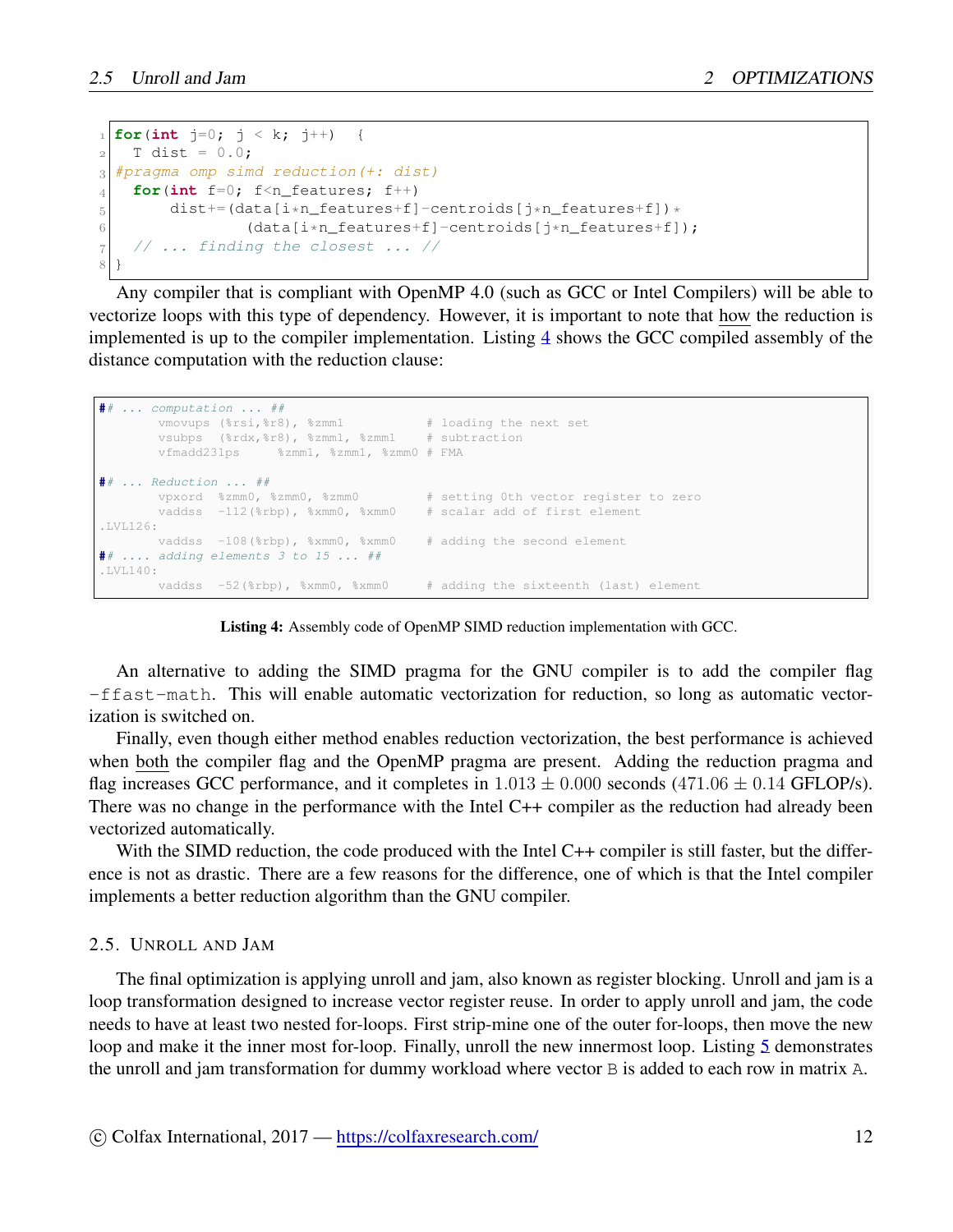```
1 // Original
2 for(int i=0; i < N; i++)
3 for(int j=0; j < N; j++)4 A[i][j] += B[j];
   1 // Strip-mine and permute
2 for(int ii=0; ii < N; ii+=TILE)
3 for(\text{int } j = 0; j < N; j++)\mathbf{f} for(int i=ii; i < ii+TILE; i++)
5 A[i][j] += B[j];
   1 // Unroll
2 for(int ii=0; ii < N; ii+=TILE)
3 for(int j=0; j < N; j++)
4 A[ii+0][j] += B[j];
5 A[ii+1][j] += B[j];
6 A[ii+2][j] += B[j];
       7 // ... repeat to TILE
```
Listing 5: Implementing unroll and jam.

The unroll and jam optimization increases the reuse of vector register contents. In the example in [5](#page-12-0), each vector loaded for  $B[j]$  is reused TILE times. Loading a vector register can take a number of cycles, especially if it needs to be loaded from high-level caches or system memory. This costly loading can be avoided if the loaded vector registers can be reused for multiple vectorized floating-point operations. The size of the TILE, or unroll factor, is a tuning parameter.

In some cases, this is done by the compiler as one of the automatic optimizations. And in other cases, the developer may need to use compiler directives or unroll by hand. Intel compiler has two pragmas, unroll and unroll and jam, that are designed for this use. However, we do not use them for two reasons. First, these compiler directives are not supported by GCC. And second, benchmarks have shown that the performance is better with manual unrolling.

To implement unroll and jam for the distance computations, the closest-two comparison from the  $\dot{\uparrow}$ loop had to be separated. Listing [6](#page-13-1) shows the implementation of the distance computation after unroll and jam.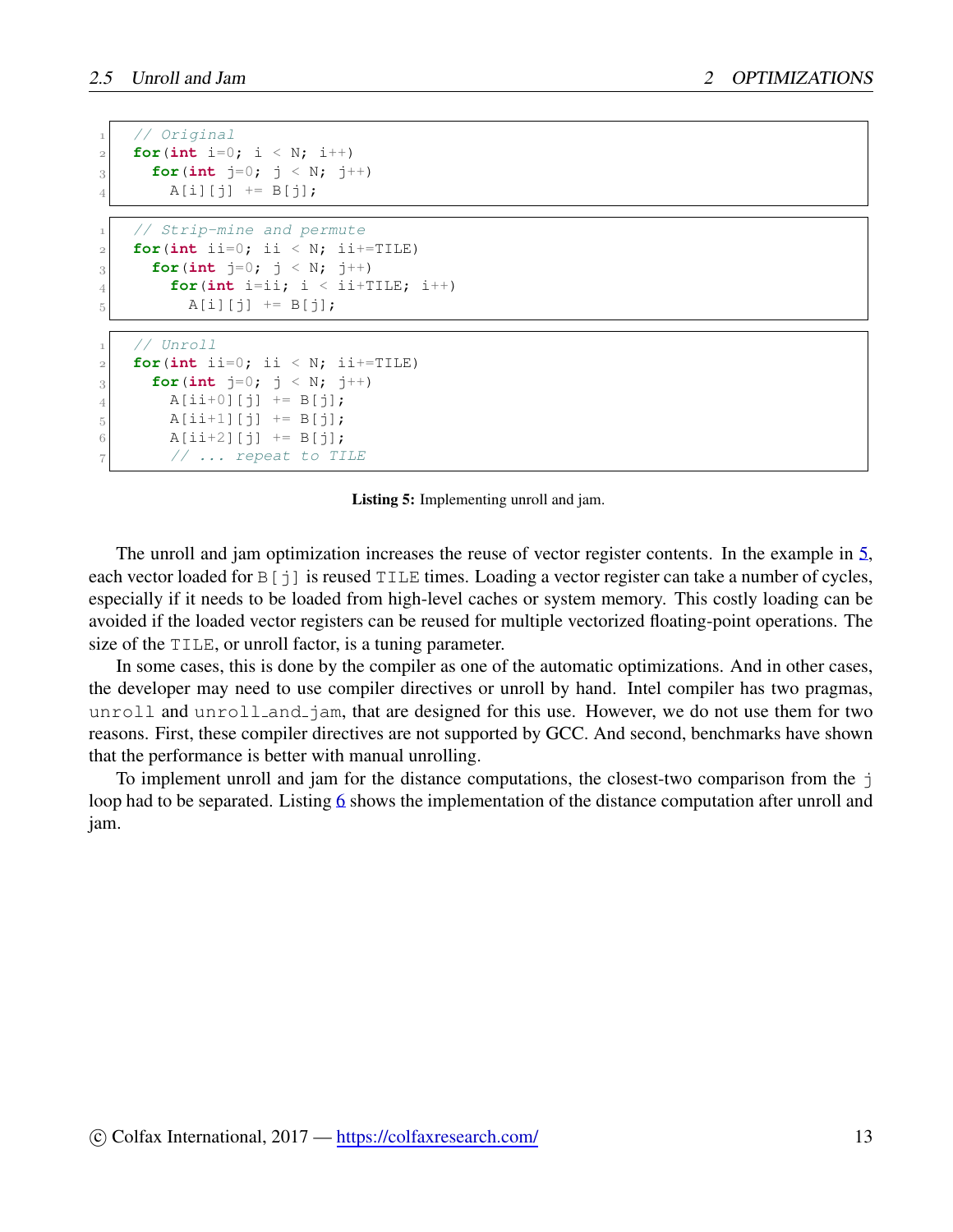```
1 T dist_arr[k]; // container for the distances
2 // initialize dist_arr
2 const int kp_ = k - k \frac{1}{2}_4 for(int jj=0; jj < kp<sub>_</sub>; jj+=8) {
5 #pragma omp simd reduction(+: dist_arr)
6 for(int f=0; f<n_features; f++) {
7 dist_arr[jj+0]+=(data[i*n_features+f]-centroids[jj*n_features+f])*
8 (data[i*n_features+f]-centroids[jj*n_features+f]);
9 // ... dist1 to dist6 ... //
10 dist_arr[jj+7]+=(data[i*n_features+f]-centroids[(jj+7)*n_features+f])*
11 (data[i*n_features+f]-centroids[(jj+7)*n_features+f]);
12 }
13 }
14 // Remainder loop
15 for(int j = kp; j < k; j++)16 // remaining dist computation
17
18 for(int j=0; j < k; j++)19 //... finding the closest two and updating as needed ...
```
Listing 6: Implementing unroll and jam for the distance computations.

In the original implementation, the values  $\text{data}[\text{i}*\text{n}$  features: f are used for every iteration in i, so there are  $K \times F/W$  vector loads, where W is the vector register width.. With the unrolled implementation, the loaded values data [i\*n\_features: f] are reused eight times, so there are  $(K \times F/W)/8$ loads. Note that there is a separate remainder loop to deal with the last few iterations if *K* is not a multiple of 8. For the tuning parameter, the unroll factor of 8 was empirically found to give the best performance.

After the unroll and jam optimization, the executable with Intel Compiler completes in  $0.408 \pm 0.000$ seconds (1170  $\pm$  1 GFLOP/s). The GCC version completes in 0.678  $\pm$  0.001 seconds (704  $\pm$  1 GFLOP/s).

#### <span id="page-13-0"></span>2.6. OPTIMIZATION SUMMARY

Listing [4](#page-14-0) shows the performance for each optimization steps that were applied.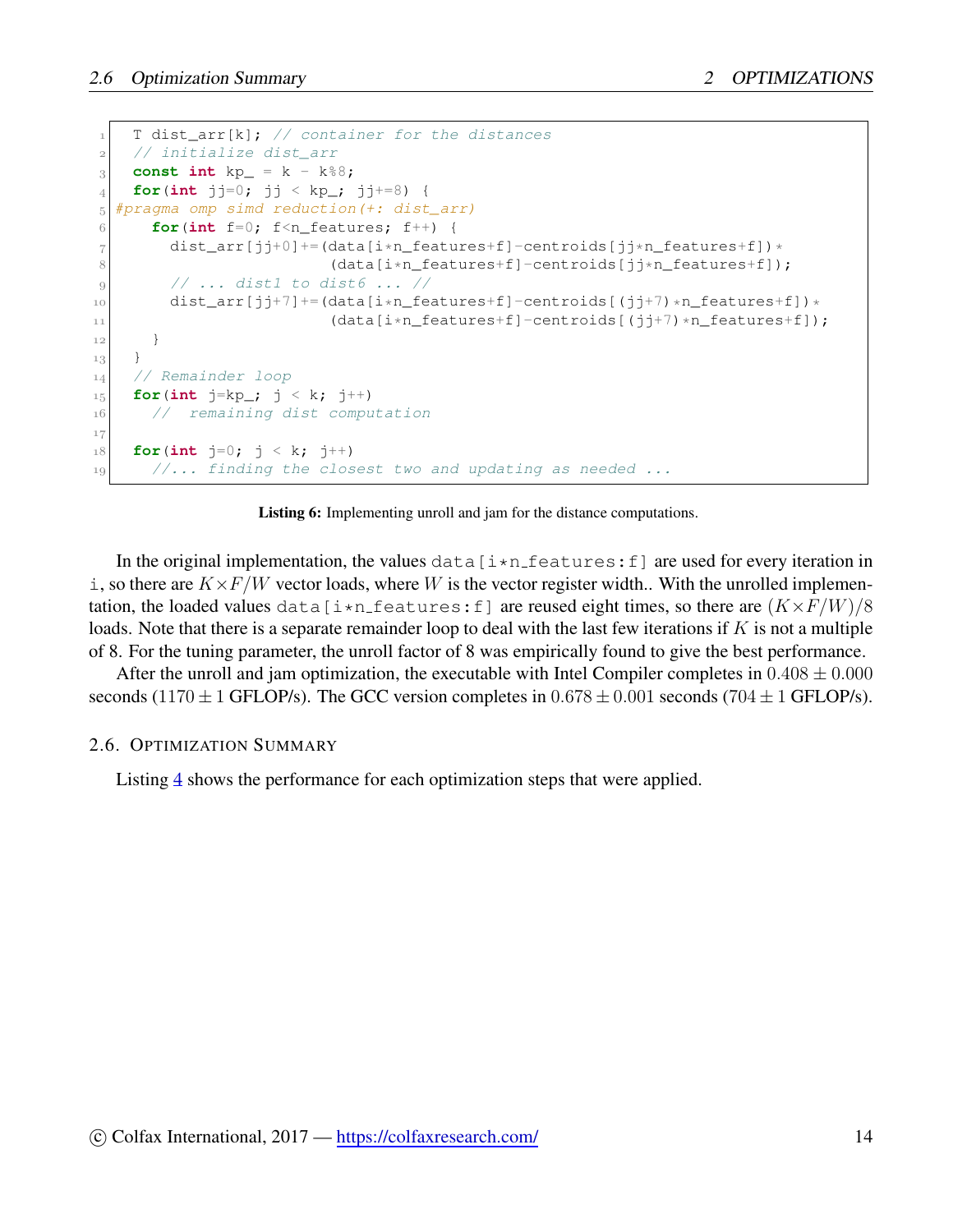<span id="page-14-0"></span>

Figure 4: Performance at each of the optimization steps.

This wall-clock time performance includes initialization, allocation, and the serial computations (see Section [3](#page-15-0)). Because in this section we mostly discussed the optimization of the distance computation, it is also informative to study the time spent on just the distance computations. However, it is not trivial to compute the wall-clock time spent on the distance computation because the code is in a parallel region. Therefore, the average CPU-time  $(cput)$  for this section of the code is computed instead.

```
double cpu t = 0.0;
     2 // ...
3 #pragma omp parallel reduction(&conversion) reduction(+: cpu_t)
    4 // ...
5 T dist_arr[k]; // container for the distances
6 const double t_start = omp\_get\_wtime();
7 // ... dist computation ...
8 cpu_t += omp_get_wtime();
9 for(int j=0; j < k; j++)
10 //... finding the closest two and updating as needed ...
```
With the current implementation, the average CPU-time per thread, given as  $\text{cpu}\text{-}t/\text{num}\text{-}t$  hreads, was  $0.264 \pm 0.000$  seconds. This time translates to  $1808 \pm 1$  GFLOP/s. This is by no means an accurate measure of performance because it ignores resource and lock contention. For example, consider an extreme case in which a similar analysis is done on a region that has omp critical. The actual wallclock time will be much larger than the average CPU-time. This being the case, this metric was averaged over 10 runs and had a minuscule standard deviation. Therefore it is sufficient to give a rough estimate of the computational performance.

To put 1.8 TFLOP/s into perspective, the theoretical peak single precision performance of Intel Xeon Phi processor 7250 is 5.2 TFLOP/s. This is number is the product of the number of cores (68), the vector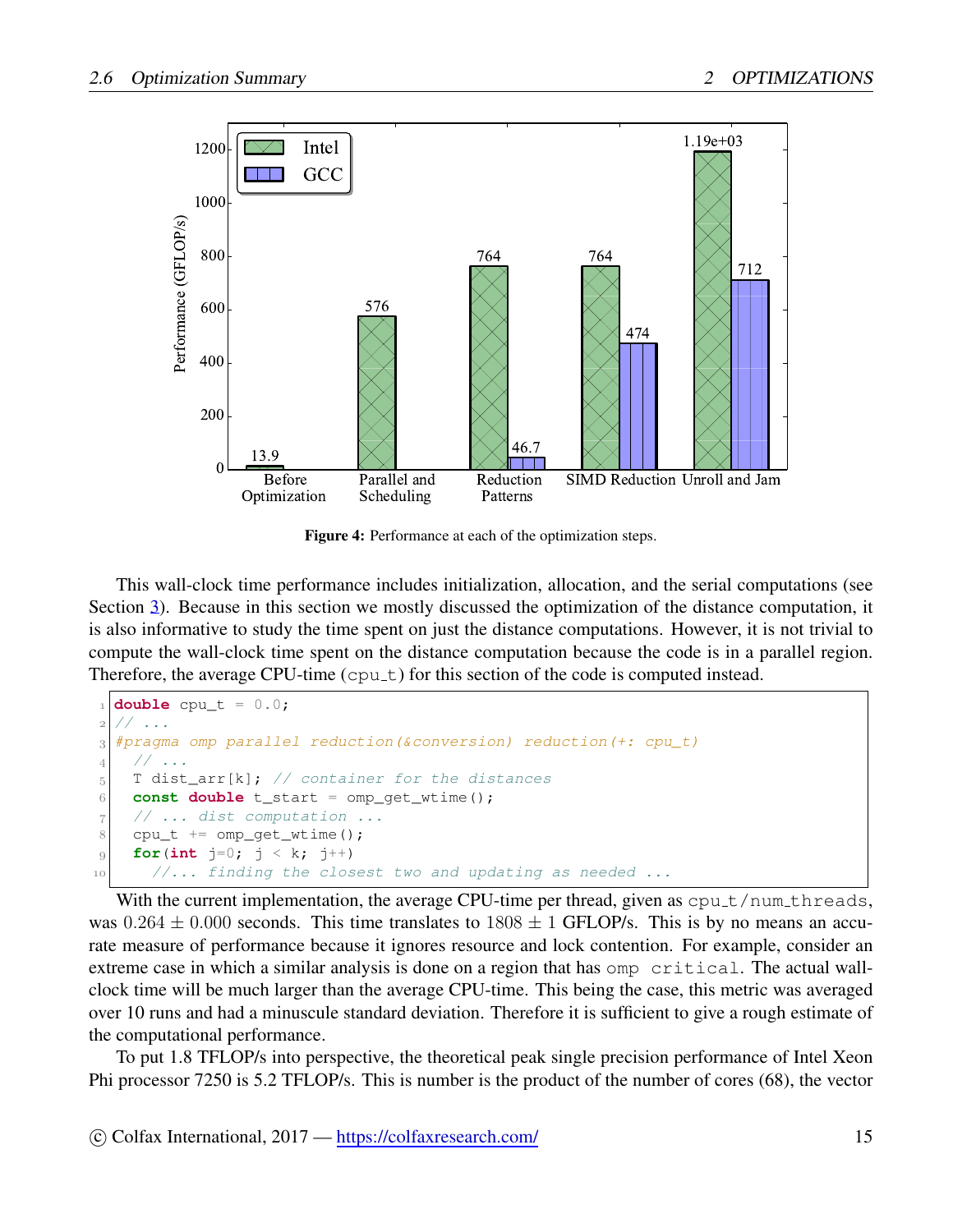width in single precision (16), the throughput of the fused multiply-add instruction (2 instructions per cycle), the number of FLOPs in an FMA (2), and the AVX clock speed (1.2 GHz). Even though the base clock speed of the processor is 1.4 GHz, for heavy AVX-512 workloads, the frequency drops by 200 MHz to 1.2 GHz [[12\]](#page-20-10). For instructions other than pure FMA, the peak performance is lower. In our case, for each data element, there is a load instruction (loading centroid), a subtract instruction, and an FMA instruction. So 3 instructions are required to do 3 FLOPs. With 1 FLOP per instruction, the theoretical performance is 2.6 TFLOP/s. Even though 1.8 TFLOP/s is not far from this value, it is not close enough for us to believe the arithmetic performance is the bottleneck of our workload.

Another performance estimate gives us the insight into the bottleneck. The entire centroids data is read every time the nearest two centroids must be found for a feature vector. In the benchmarks used for Section [2,](#page-1-1) the centroids data is in single precision,  $K = 4$  and  $F = 784$ . So the centroids data is  $4 \times 64 \times$ 784 *≈* 200 KB in size. This is too large to fit in the L1 cache which is only 32 KB per core in size, so the centroids data is read from the L2 cache. To get the effective bandwidth of the distance computations, notice that for every data element in centroids array, there are 3 FLOPs (FMA and subtraction) that use this data element. Thus, for single precision, the conversion ratio from FLOPs to Bytes is 4*/*3 Byte/FLOP. Using this conversion ratio and the 1.8 TFLOP/s from above, the approximate bandwidth is 2.4 TB/s.

Unfortunately, to the author's best knowledge there is no documented measured peak bandwidth statistic for Intel Xeon Phi processors. Theoretically, the L2 cache on the Xeon Phi is capable of issuing 64-byte read per cycle [\[13](#page-20-11)]. Intel Xeon Phi processor 7250 has 34 L2 cache slices (one per tile), so with a frequency of 1.2 GHz the theoretical peak bandwidth is  $34 \times 64$  B  $\times$  1.2 *·* 10<sup>9</sup>Hz=2.6 TB/s. 2.4 TB/s is very close to the theoretical peak value.

## <span id="page-15-0"></span>3. BENCHMARK RESULTS

In this section, we test the fully optimized implementation on additional platforms for a range of values in *K*, in single and double precision. We also compare our performance to that of the popular scikit-learn library.

#### <span id="page-15-1"></span>3.1. HARDWARE

Two processors were used in our benchmarks:

- 1. Intel Xeon Phi processor 7250 with 16 GB of MCDRAM in quadrant mode with flat high-bandwidth memory and 96 GB of DDR4 memory at 2133 MHz in 16 GB modules. The processor has 68 cores with 4-way hyper-threading and base clock speed 1.4 GHz.
- 2. Intel Xeon E5-2699 v4 (formerly Broadwell) with 128 GB of DDR4 memory at 2400 MHz in 16 GB modules. The processor has 44 cores with 2-way hyper-threading clocked at 2.2 GHz.

## <span id="page-15-2"></span>3.2. METHODOLOGY

The K-means clustering workload was written as a C++ function. The executables used for the benchmarks were compiled with Intel Compiler 2017 update 2 and GCC 6.3.0. The following compiler flags were used for compilation.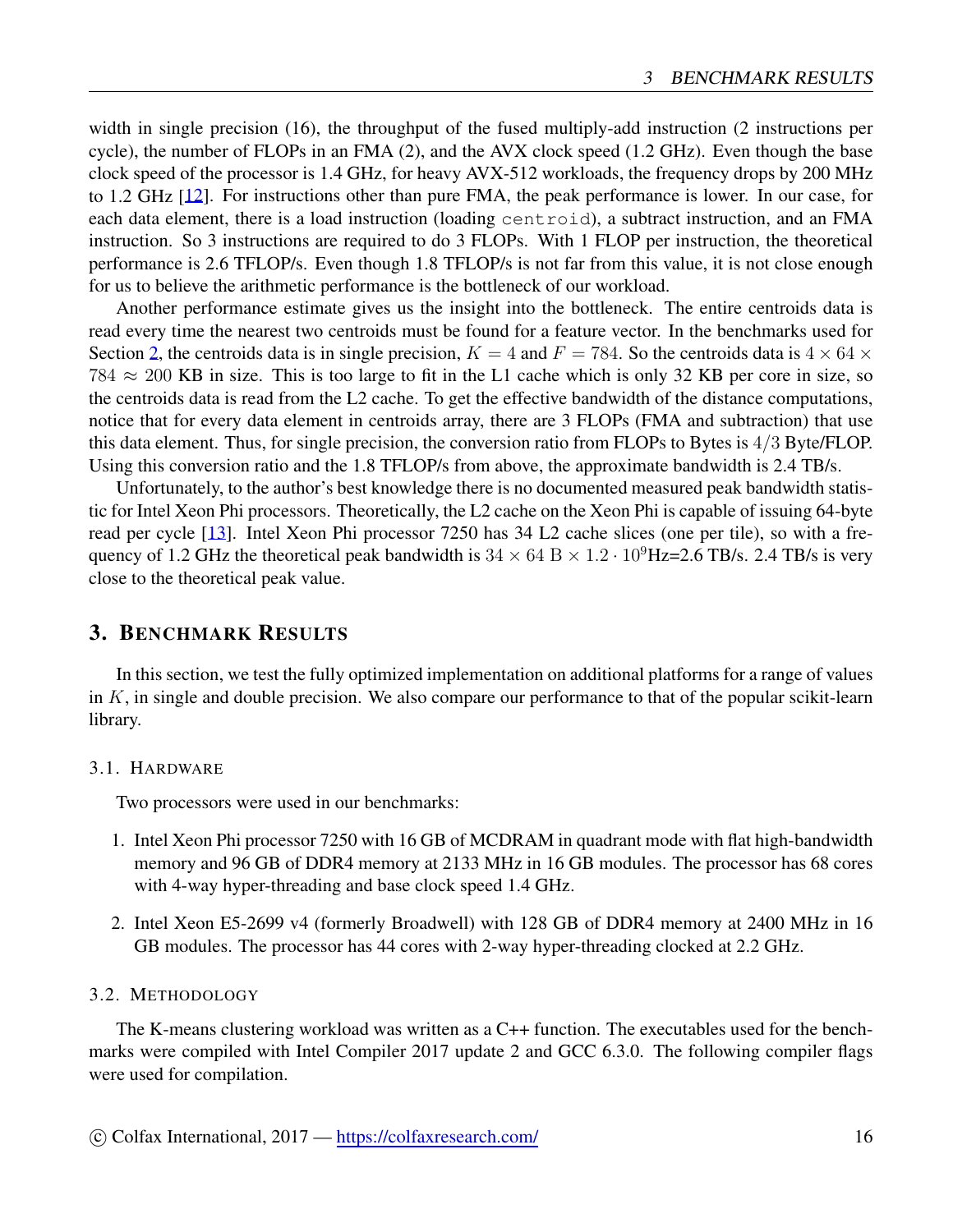```
% # Compiling for Xeon Phi
% icpc -std=c++11 -qopenmp -O3 -xMIC_AVX512 kmeans.cc
% g++ -std=c++11 -qopenmp -O3 -mavx512f -mavx512cd -mavx512pf -mavx512er \
> -ffast-math kmeans.cc
%
% # Compiling for Xeon
% icpc -std=c++11 -qopenmp -O3 -xCORE_AVX2 kmeans.cc
% g++ -std=c++11 -qopenmp -O3 -mavx2 -ffast-math kmeans.cc
```
Our implementation, CFXKMeans, also provides a Python 2.7 module with a Python class wrapper that calls this C++ function. Because the performance of CFXKMeans is compared to that of the scikitlearn library later, all benchmarks were taken using the Python module version of CFXKMeans. For the same reason, the timing also included initialization costs, such as creating the buffers for the workload. The wall-clock time was measured using the Python  $t$  ime module with timers around the calls to K-means clustering function. For benchmarking, Intel Python distribution 2017 update 3 was used.

All benchmarks were taken with the same initial centroids. This is because the number of iterations required for convergence depends on the initial conditions, so different initial conditions would have led to different execution times. The timing was repeated 20 times, with the last 10 iterations reported. This is to avoid including hardware initialization costs like CPUs waking up from a lower power state.

Listing [7](#page-16-1) shows a snippet from the Python benchmark script.

```
from sklearn.cluster import KMeans
import numpy as np
from sklearn.datasets import fetch mldata
import time
import cfxkmeans
k=64mnist = fetch_mldata('MNIST original')
data = mnist.data.astype(np.float32)
# For consistent initial conditions
stride = math.ceil(data.shape[0]/k)+1init = data[::stride,:]
# For CFXKMeans: repeated 20 times
start = time.time()cfxkmeans.KMeans(k, init).fit(data);
stop = time.time()
# For sklearn: repeated 20 times
start = time.time()KMeans(n_clusters=k, init=init, max_iter=10000).fit(data)
stop = time.time()
```
Listing 7: Python benchmarking script.

Finally, Listing [8](#page-17-1) demonstrates how the benchmarks were run.

These settings achieved the best performance for both Intel Compiler and GCC versions or implementations, as well as for scikit-learn.

#### <span id="page-16-0"></span>3.3. FLOP/S

When optimizing applications, it is often useful to have performance in terms of Floating OPerations per second (FLOP/s) to gauge how close an application is to the theoretical peak performance. It is often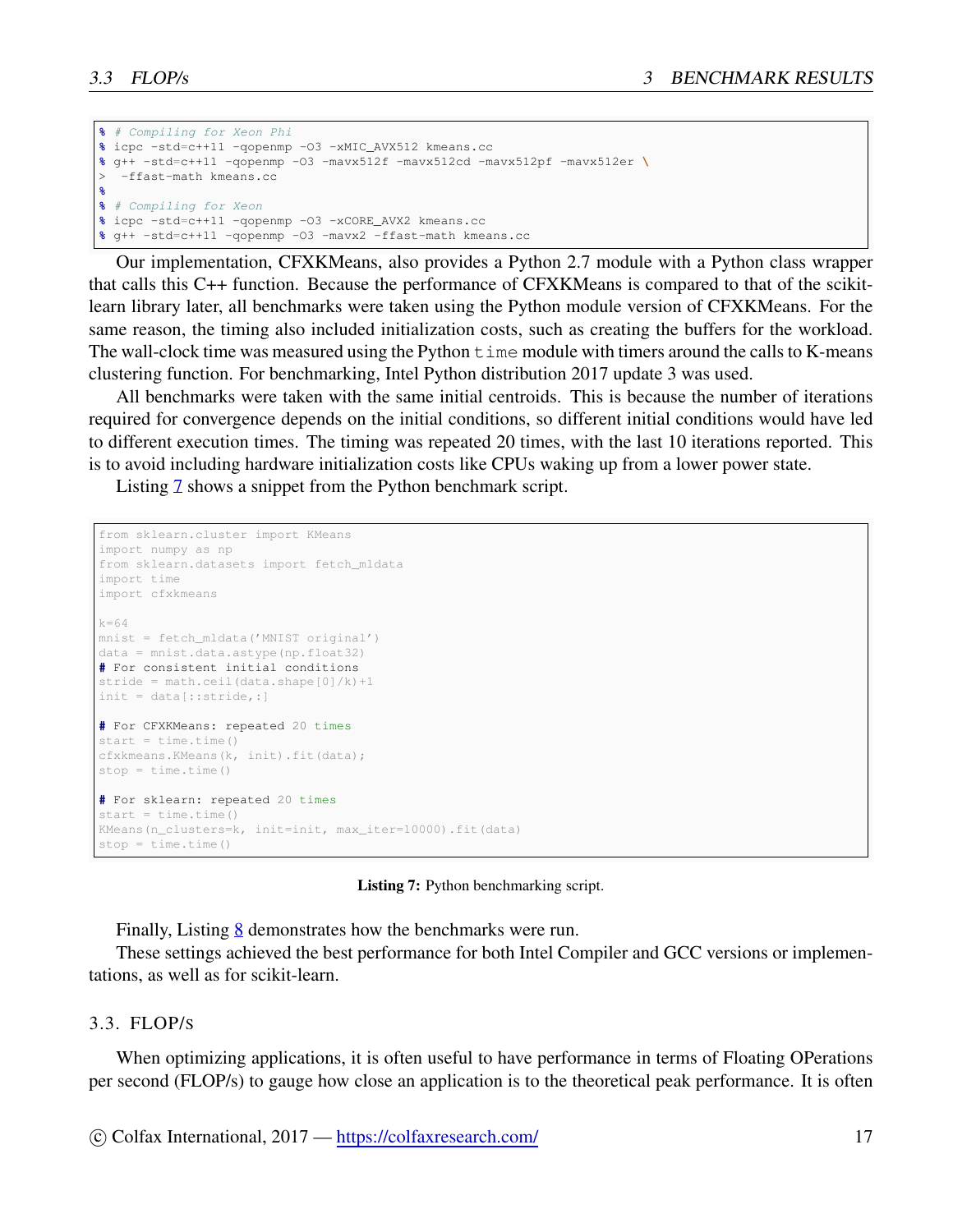```
% # For Xeon Phi processor
% export OMP_NUM_THREADS=68 # 1 thread per core
% export OMP_PLACES=cores
% export OMP_PROC_BIND=spread
% numactl -m 1 python kmeans.py #Using MCDRAM
% # For Xeon processor
% export OMP_NUM_THREADS=88 # 2 threads per core
% export OMP_PLACES=cores
% export OMP_PROC_BIND=spread
% python kmeans.py
```
Listing 8: Python benchmarking script.

difficult to get the exact number of instructions used in a program, but for the purposes of optimization, it generally suffices to get an approximate value. With the K-means clustering algorithm, majority of the floating point computation happens when computing the distances between a feature vector and each centroid (see [1](#page-3-0)).

The innermost for-loop (f-loop) is visited  $F \times K$  times for all feature vectors that needed the distance computed (i.e. the if-branch was taken). Inside the f-loop, there are 3 floating operations (one of the subtractions is redundant). So the lower bound approximation of the number of FLOPs is  $3 \times F \times$ *K×*distcomp FLOPs, where distcomp is the number of distance computations that occurred. To get the FLOP/s performance, simply divide this number by the wall-clock time.

One important note is that the number of distance computation is sensitive to the precision of floatingpoint operations. Therefore, even though the final output was consistent between the hardware architectures, compilers, and optimizations, the value of distcomp was not. With that said, typically the difference was only one or two whereas the total was over a hundred thousand.

## <span id="page-17-0"></span>3.4. MNIST BENCHMARKS

The reported benchmarks were taken with the Mixed National Institute of Standards and Technology (MNIST) 784 database [\[8](#page-20-6)]. The MNIST database was chosen because it is a well-studied and accessible data set with a large enough problem size that makes it practical for benchmarking. However, it should be noted that the K-means clustering method is not a practical approach to solving the hand-written digit classification problem presented by the data set. Thus, only the computational performance is reported in this section. Also, both the training data and the test data from MNIST data set were used for the benchmarks.

For some data sets, K-means clustering analysis can be sensitive to the precision level due to its iterative nature. MNIST data set happens to be such a data set. CFXKMeans gave identical results for both double precision and single precision on both Xeon processor and Xeon Phi processor. On the other hand, the scikit-learn library in the Intel Python distribution did not give identical results for Xeon Phi processor. As such, the double precision result on the Xeon processor was used as the verification value.

Both single and double precision performances were taken on Xeon Phi processor and Xeon processor. In each case, the performance for  $K \in \{16, 32, 64, 128\}$  were taken using three K-means clustering implementations: CFXKMeans (Intel Comp.), CFXKMeans (GCC) and scikit-learn (Intel). It should be noted that the benchmarks are not a true "apples-to-apples" comparison. scikit-learn uses a different variant of the K-means clustering algorithm: Elkan's algorithm.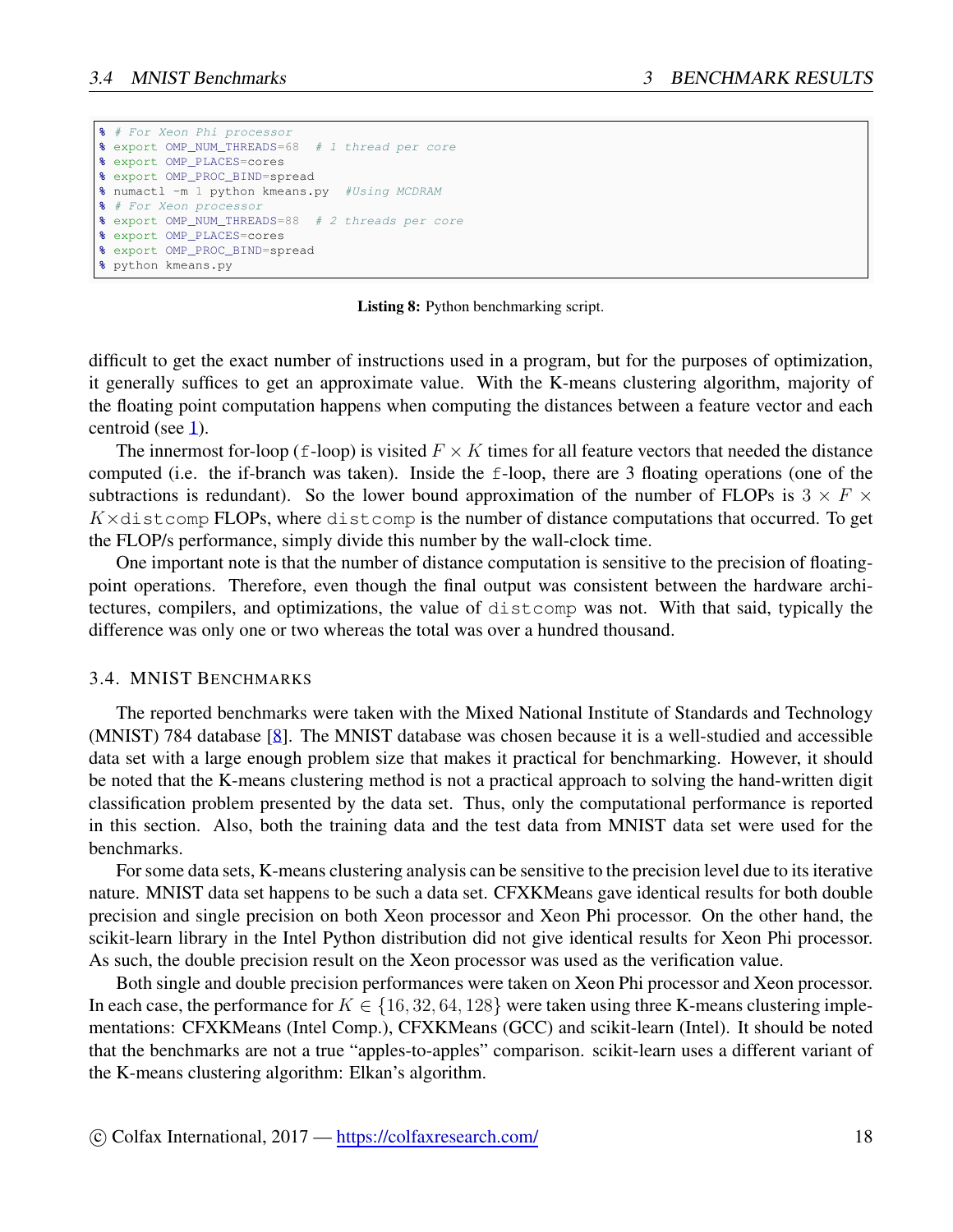<span id="page-18-0"></span>

| precision | k   | CFXKMeans (IC)    | CFXKMeans (GCC)   | scikit-learn (Intel) |
|-----------|-----|-------------------|-------------------|----------------------|
| single    | 16  | $0.115 \pm 0.000$ | $0.133 \pm 0.000$ | $0.841 \pm 0.045$    |
| single    | 32  | $0.199 \pm 0.001$ | $0.263 \pm 0.001$ | $1.477 \pm 0.103$    |
| single    | 64  | $0.411 \pm 0.001$ | $0.678 \pm 0.002$ | $2.270 \pm 0.086$    |
| single    | 128 | $0.554 \pm 0.001$ | $0.981 \pm 0.001$ | $3.332 \pm 0.093$    |
| double    | 16  | $0.170\pm0.000$   | $0.203 \pm 0.000$ | $1.384 \pm 0.010$    |
| double    | 32  | $0.310 \pm 0.000$ | $0.421 \pm 0.000$ | $2.506 \pm 0.027$    |
| double    | 64  | $0.776 \pm 0.001$ | $1.126 \pm 0.001$ | $4.105 \pm 0.168$    |
| double    | 128 | $1.199 \pm 0.003$ | $2.132 \pm 0.024$ | $3.554 \pm 0.095$    |

<span id="page-18-1"></span>Table 1: MNIST 784 performance on Xeon Phi processor in term of wall-clock time. Entries where Xeon Phi processor outperforms Xeon processor is in bold.

| precision | k   | CFXKMeans (IC)    | CFXKMeans (GCC)   | scikit-learn (Intel) |
|-----------|-----|-------------------|-------------------|----------------------|
| single    | 16  | $0.104 \pm 0.004$ | $0.119 + 0.003$   | $0.610 + 0.026$      |
| single    | 32  | $0.165 \pm 0.001$ | $0.233 \pm 0.002$ | $1.124 \pm 0.011$    |
| single    | 64  | $0.385 + 0.004$   | $0.611 \pm 0.005$ | $1.817 + 0.036$      |
| single    | 128 | $0.654 \pm 0.003$ | $0.896 \pm 0.002$ | $3.460 \pm 0.065$    |
| double    | 16  | $0.206 \pm 0.007$ | $0.230 \pm 0.007$ | $1.390 \pm 0.007$    |
| double    | 32  | $0.329 \pm 0.002$ | $0.478 + 0.008$   | $2.469 \pm 0.009$    |
| double    | 64  | $0.883 \pm 0.001$ | $1.324 \pm 0.007$ | $4.077 + 0.011$      |
| double    | 128 | $1.305 \pm 0.001$ | $1.977 + 0.012$   | $3.663 \pm 0.008$    |

Table 2: MNIST 784 performance on Xeon processor in term of wall-clock time. Entries where Xeon processor outperforms Xeon Phi processor is in bold.

Publication by Hamerly reports that Elkan's algorithm outperforms Hamerly's algorithm for MNIST 784 with the values of *K* used in the benchmarks [[14\]](#page-20-12). Therefore, the author believes that the presented benchmarks are a fair comparison of the frameworks. Regardless, the results should be taken with a grain of salt, as the frameworks will behave differently for different data sets, initial conditions, and values of *K*. Typically, Elkan's algorithm performs better for larger values of *K* while Hamerly's algorithm performs better at lower values of *K*.

Table [1](#page-18-0) and Table [2](#page-18-1) show the full benchmark results in wall-clock time for Xeon Phi processor and Xeon processor respectively. Xeon processor generally out performs Xeon Phi processor for single precision workloads, while Xeon Phi processor beats Xeon processor for double precision workloads.

In order to measure the speedup provided by these libraries, the base scikit-learn (i.e., main-branch) performance was measured for  $K = 64$  on the Xeon processor. The scikit-learn version used was 0.18.2, and taken with Python 2.7.5 [GCC 4.8.5 20150623 (Red Hat 4.8.5-4)]. Using the identical procedure and settings as for other two, main-branch Python completed in 30.071*±*0.089 seconds for single precision, and 66.766*±*0.202 seconds for double precision. Using this as the baseline, the relative speedup was computed for CFXKMeans and Intel Python. Figure [5](#page-19-1) shows the relative speedup.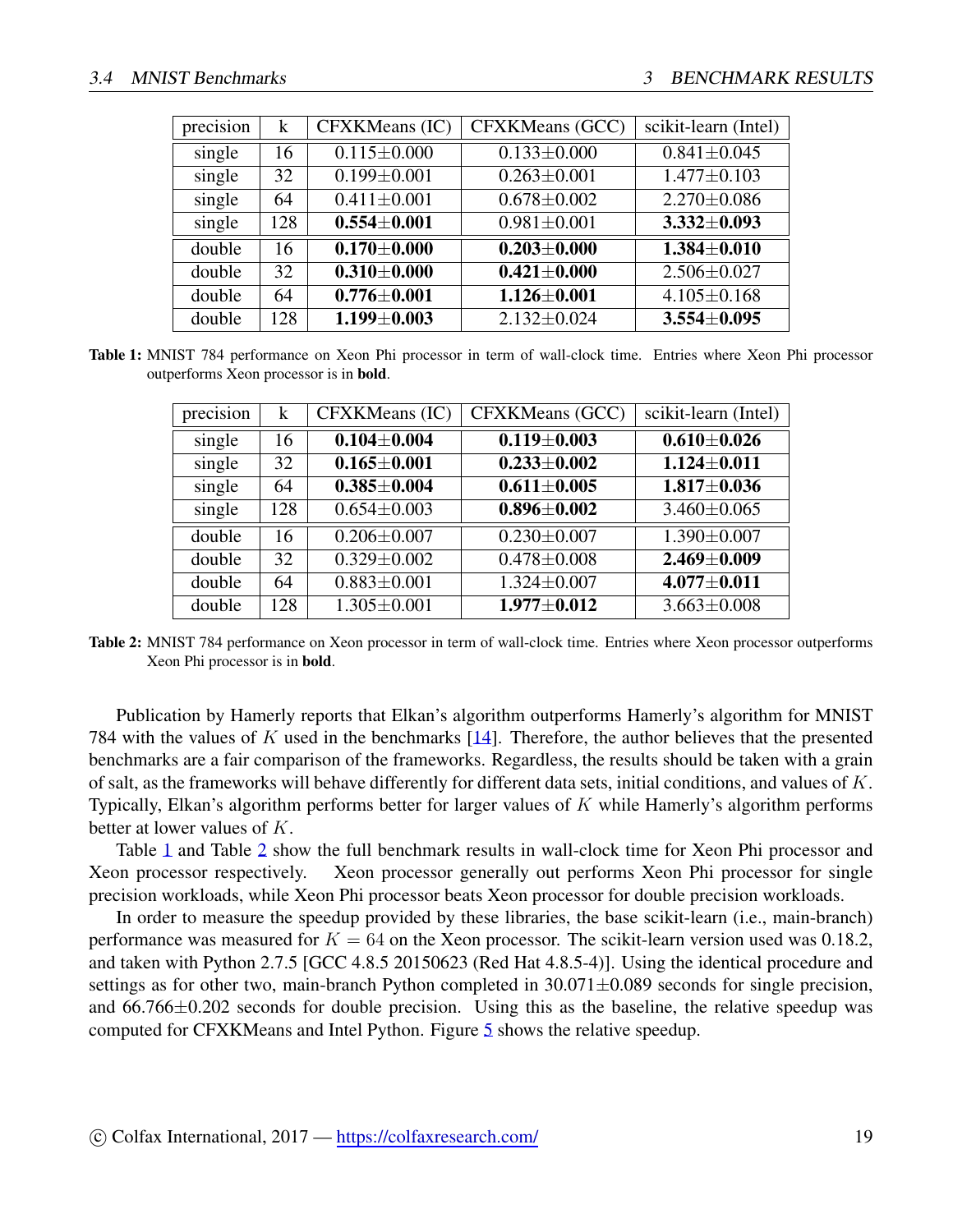<span id="page-19-1"></span>

**Figure 5:** Relative speedup compared to main-branch scikit-learn on Broadwell  $(K = 64)$ . Left: single precision. Right: double precision.

## <span id="page-19-0"></span>4. CONCLUSION

We presented the optimization path and the final performance results of the CFXKMeans library, which contains a K-means clustering routine based on Hamerly's algorithm.

In our benchmarks for the MNIST 784 data set, CFXKMeans performs approximately 5 times faster than the same routine from the scikit-learn library available with Intel distribution for Python. This speedup is observed on a 68-core Intel Xeon Phi 7250 processor and on a 44-core Intel Xeon E5-2697 v4 processor.

This publication pursued two goals. One was to serve as a practical guide for developers in the application of the discussed optimizations. Another was to document the thought process behind the optimizations for potential future development of CFXKMeans.

This publication contains detailed analysis of the various optimizations that have been applied to the K-means clustering algorithm:

- detecting workload imbalance and resolving it with scheduling
- analyzing various parallel reduction algorithms
- SIMD reduction with OpenMP
- Re-using registers with unroll and jam.

Because we used the C++ language with OpenMP-compliant directives, our implementation is portable. We see high performance on Intel Xeon and Intel Xeon Phi processors. Furthermore, we expect that our optimization will work well on future models of Intel processors and on non-Intel architectures with similar design. That is because we targeted the fundamental building blocks of parallel processors: multiple cores, vector instruction support, and coherent hierarchical caches.

CFXKMeans library has support for C++ and Python, and is available under the MIT license at [[2\]](#page-20-0).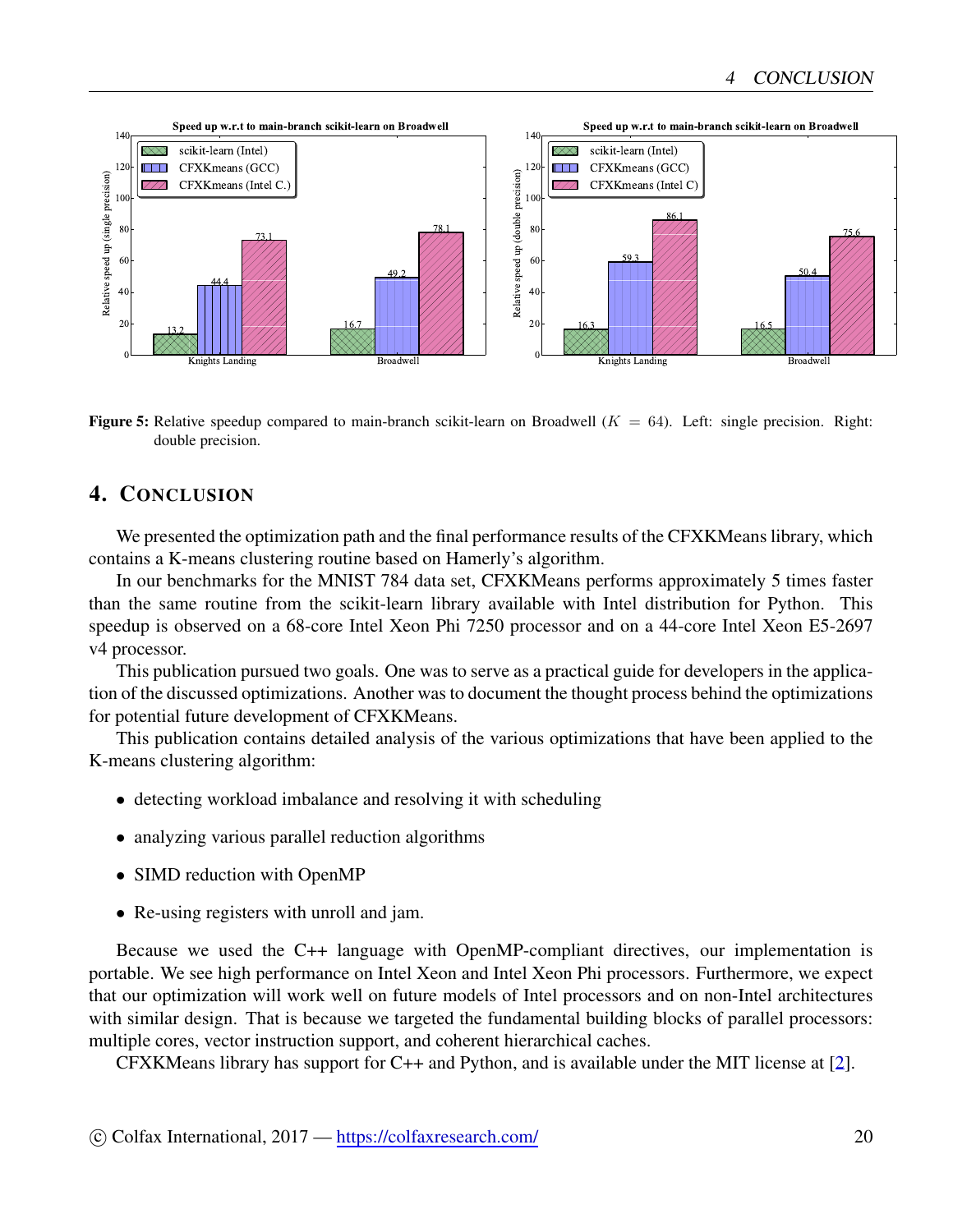## **REFERENCES**

[1] Ryo Asai. Optimization of Hamerlys K-Means Clustering Algorithm: CFXKMeans Library, 2017 *(landing page for this paper)*. [http://colfaxresearch.com/cfxkmeans.](http://colfaxresearch.com/cfxkmeans)

<span id="page-20-0"></span>[2] Colfax Research. Git repository for CFXKMeans. <https://github.com/ColfaxResearch/CFXKMeans>.

- <span id="page-20-1"></span>[3] Chinedu Pascal Ezenkwu, Simeon Ozuomba, and Constance Kalu. Application of K-Means Algorithm for Efficient Customer Segmentation: A Strategy for Targeted Customer Services. International Journal of Advanced Research in Artificial Intelligence, 4(10):40–44, Nov. 2015. [www.ijarai.thesai.org.](www.ijarai.thesai.org)
- <span id="page-20-2"></span>[4] Yi Lu, Shiyong Lu, Farshad Fotouhi, Youping Deng, and Susan J Brown. Incremental genetic K-means algorithm and its application in gene expression data analysis. BMC Bioinformatics, October 2004. [http://dx.doi.org/doi:10.1186/1471-2105-5-172.](http://dx.doi.org/doi:10.1186/1471-2105-5-172)
- <span id="page-20-3"></span>[5] Coates A. and Ng A.Y. Learning Feature Representations with K-Means. In Montavon G., Orr G.B., and Mller KR., editors, Lecture Notes in Computer Science, volume 7700. Springer, Berlin, Heidelberg, October 2012. [https://doi.org/10.1007/978-3-642-35289-8](https://doi.org/10.1007/978-3-642-35289-8_30) 30.
- <span id="page-20-4"></span>[6] Greg Hamerly. Making k-means even faster. In SDM, pages 130–140, 2010. <http://www.siam.org/meetings/sdm10/>.
- <span id="page-20-5"></span>[7] Greg Hamerly. Fast k-means software, 2014. http://cs.ecs.baylor.edu/*∼*[hamerly/software/kmeans.php](http://cs.ecs.baylor.edu/~hamerly/software/kmeans.php).
- <span id="page-20-6"></span>[8] Y. Cortes C. LeCun and C Burges. The MNIST Database of Handwritten Digits. <http://yann.lecun.com/exdb/mnist/>.
- <span id="page-20-7"></span>[9] B. Blaise. OpenMP Tutorial on the Lawrence Livermore National Laboratory Web Site. [https://computing.llnl.gov/tutorials/openMP/.](https://computing.llnl.gov/tutorials/openMP/)
- <span id="page-20-8"></span>[10] Ryo Asai and Andrey Vladimirov. Optimization Techniques for the Intel MIC Architecture. Part 1 of 3: Multi-Threading and Parallel Reduction, 2015. [https://colfaxresearch.com/optimization-techniques-for-the-intel-mic-architecture-part-1-of-3-multi-threading-and](https://colfaxresearch.com/optimization-techniques-for-the-intel-mic-architecture-part-1-of-3-multi-threading-and-parallel-reduction/)[parallel-reduction/.](https://colfaxresearch.com/optimization-techniques-for-the-intel-mic-architecture-part-1-of-3-multi-threading-and-parallel-reduction/)
- <span id="page-20-9"></span>[11] Intel VTune Amplifier. <https://software.intel.com/en-us/intel-vtune-amplifier-xe>.
- <span id="page-20-10"></span>[12] Intel Xeon Phi processor Product Brief. <https://www.intel.com/content/www/us/en/processors/xeon/xeon-phi-processor-product-brief.html>.
- <span id="page-20-11"></span>[13] Jim Jeffers, James Reinders, and Avinash Sodani. Intel Xeon Phi Processor High Performance Programming. Elsevier, 2 edition, 2016.
- <span id="page-20-12"></span>[14] Greg Hamerly. Accelerating lloyds algorithm for k-means clustering. In M.E. Celebi, editor, Partial Clustering Algorithms, chapter 2, pages 43–78. Springer International Publishing Switzerland, 2015.
- <span id="page-20-13"></span>[15] Charles Elkan. Using the triangle inequality to accelerate k-means. In Tom Fawcett and Nina Mishra, editors, ICML, pages 147–153. AAAI Press, 2003. <http://dblp.uni-trier.de/db/conf/icml/icml2003.html#Elkan03>.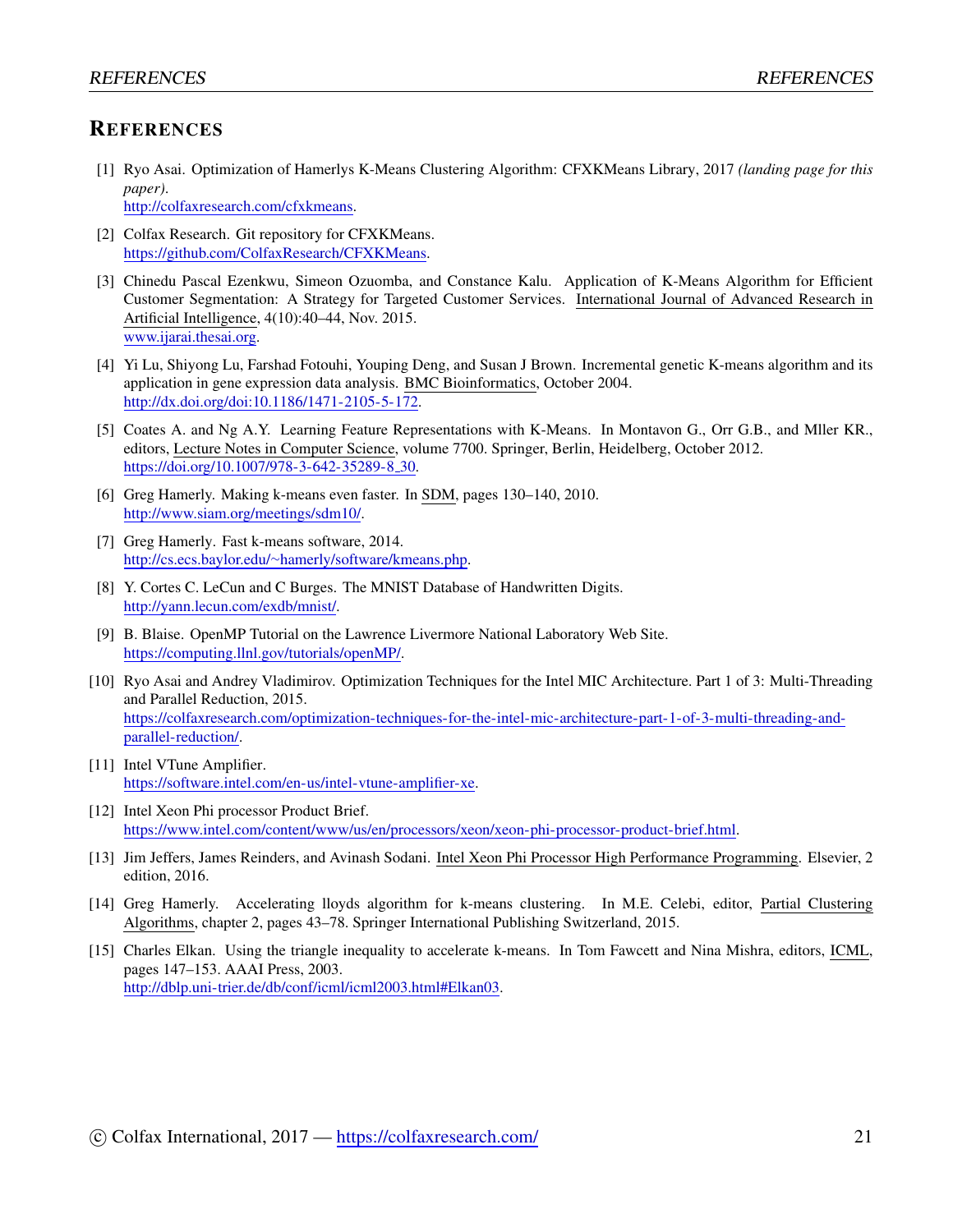## <span id="page-21-0"></span>Appendix A. K-means Clustering Algorithm

This section is a brief introduction to the K-means clustering algorithm. The goal of K-means clustering is to take a set of feature vectors  $(x_1, x_2, ..., x_n)$  and group them into K clusters  $(C_1, C_2, ..., C_3)$  so that the sum of variances within clusters is minimized:

$$
\sum_{i=1}^{k} \sum_{x \in C_i} ||x - \mu_i||^2 \to \min. \tag{1}
$$

Here  $\mu_i$  is the centroid of cluster  $C_i$ , computed as the mean of the vectors assigned to it.

The standard algorithm for solving this workload was introduced in the 1960s, and is often referred to as Lloyd's algorithm. Various efforts have been made to improve on this standard algorithm. In 2003 Charles Elkan introduced a new algorithm that is optimized for large values of *K* [[15\]](#page-20-13). Then in 2010, George Hamerly introduced an algorithm that is optimized for smaller values of *K* [[6\]](#page-20-4). CFXKMeans library uses the Hamerly's algorithm for the K-means clustering, whereas scikit-learn uses Elkan's implementation. Though there have been further development in K-means clusterng algorithms, only the algorithms relevant to the paper will be described in this section: the standard algorithm first, followed by the Hamerly's algorithm.

#### <span id="page-21-1"></span>A.1. STANDARD ALGORITHM

Standard algorithm is an iterative algorithm to find the minimum variance clusters. It starts with initial "guesses" for the cluster centroids, and these centroids are refined at each step until the algorithm converges. K-means clustering algorithm convergence time strongly depends on these initial conditions. There are numerous studies on how best to select the initial guesses. However, this is beyond the scope of this discussion. In the benchmarks presented in the paper, "guesses" are selected from the feature vectors (input).

Each step can be divided into two phases: assignment and update.

- Assignment Phase: Each feature vector (input) is assigned to the cluster that minimizes the variance. Because the Euclidean distance is the square root of the sum of squares, this is equivalent to assigning a feature vector to the closest cluster centroid.
- Update Phase: Each centroid is updated based on its current members. In other words, the centroid position is set to the vector average of the feature vectors assigned to it.

When there are no changes to the assignment in the assignment phase, then the algorithm has converged to the local minimum.

Standard algorithm is shown in Algorithm [1.](#page-22-0)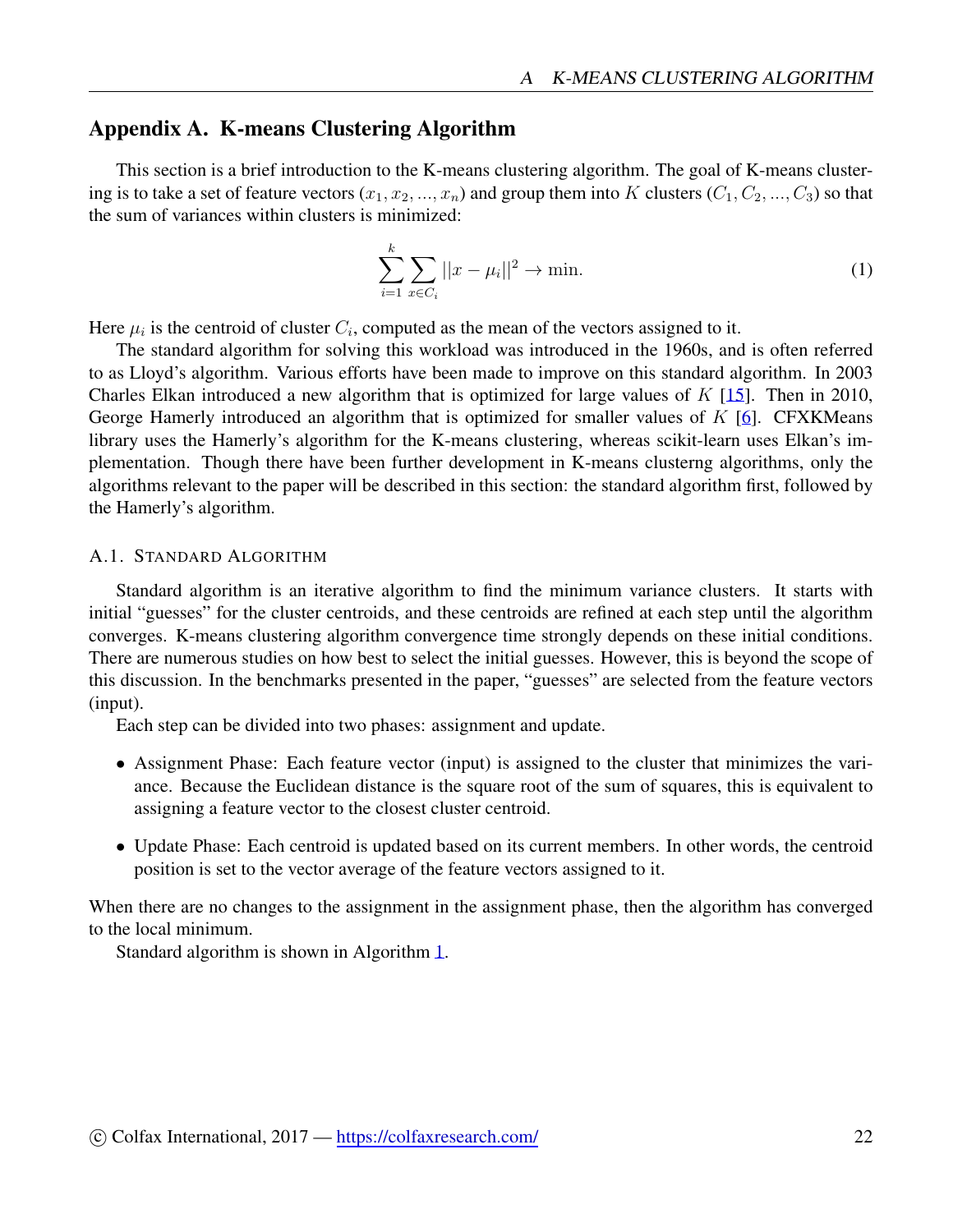<span id="page-22-0"></span>Algorithm 1 Standard algorithm 1: *N ←* number of feature vectors 2:  $K \leftarrow$  number of clusters 3: *F ←* number of features 4:  $\vec{x}_n \in \mathbb{R}^{N \times F}$  is feature vector n 5:  $\vec{\mu}_c \in \mathbb{R}^{N \times K}$  is cluster centroid c 6:  $A_n \in \mathbb{R}^N$  is assignment of vector n 7:  $\vec{C}_c \in \mathbb{R}^{K \times F}$  is sum of member vectors of centroid c 8:  $M_c \in \mathbb{R}^K$  is number of member vectors of centroid c 9: Initialize $(\vec{C}, A, M, \vec{x})$ 10: while not converged do 11: converged *←* true 12: **for**  $n \leftarrow 0, N$  do 13:  $c_{\min} \leftarrow \text{GetNearestCentroid}(\vec{x}_n, \vec{\mu})$ 14: **if**  $c_{\min} \neq A_n$  then 15: converged *←* false 16:  $\vec{C}_{A_n} \leftarrow \vec{C}_{A_n} - \vec{x}_n$ 17:  $\vec{C}_{c_{\min}} \leftarrow \vec{C}_{c_{\min}} + \vec{x}_n$ 18:  $M_{A_n} \leftarrow M_{A_n} - 1$ 19:  $M_{c_{\min}} \leftarrow M_{c_{\min}} + 1$ 20:  $A_n \leftarrow c_{\min}$ 21: **for**  $c \leftarrow 0$ , K do 22:  $\vec{\mu}_c \leftarrow \vec{C}_c / M_c$ 23: **procedure** GETNEARESTCENTROID $(\vec{x}_n, \vec{\mu})$ 24:  $d_{\min} \leftarrow \infty$ 25:  $c_{\min} \leftarrow 0$ 26: **for**  $c \leftarrow 0$ , K do 27:  $d \leftarrow ||\vec{x}_n - \vec{\mu}_c||$ 28: **if**  $d < d_{\min}$  **then** 29:  $d_{\min} \leftarrow d$ 30:  $c_{\min} \leftarrow c$ 31: **return**  $c_{\min}$ 32: end procedure 33: **procedure** INITIALIZE( $\vec{C}$ , A,  $M$ ,  $\vec{x}$ ) 34: **for**  $n \leftarrow 0$ , N do 35:  $A_n \leftarrow 0$ 36: *C⃗*  $\vec{C}_0 \leftarrow \vec{C}_0 + \vec{x}_n$ 37:  $M_c \leftarrow N$ 38: **for**  $c \leftarrow 1, K$  do 39: *C⃗*  $\vec{C}_c \leftarrow 0$ 40:  $M_c \leftarrow 0$ 41: end procedure

 $\circ$  Colfax International, 2017 — <https://colfaxresearch.com/> 23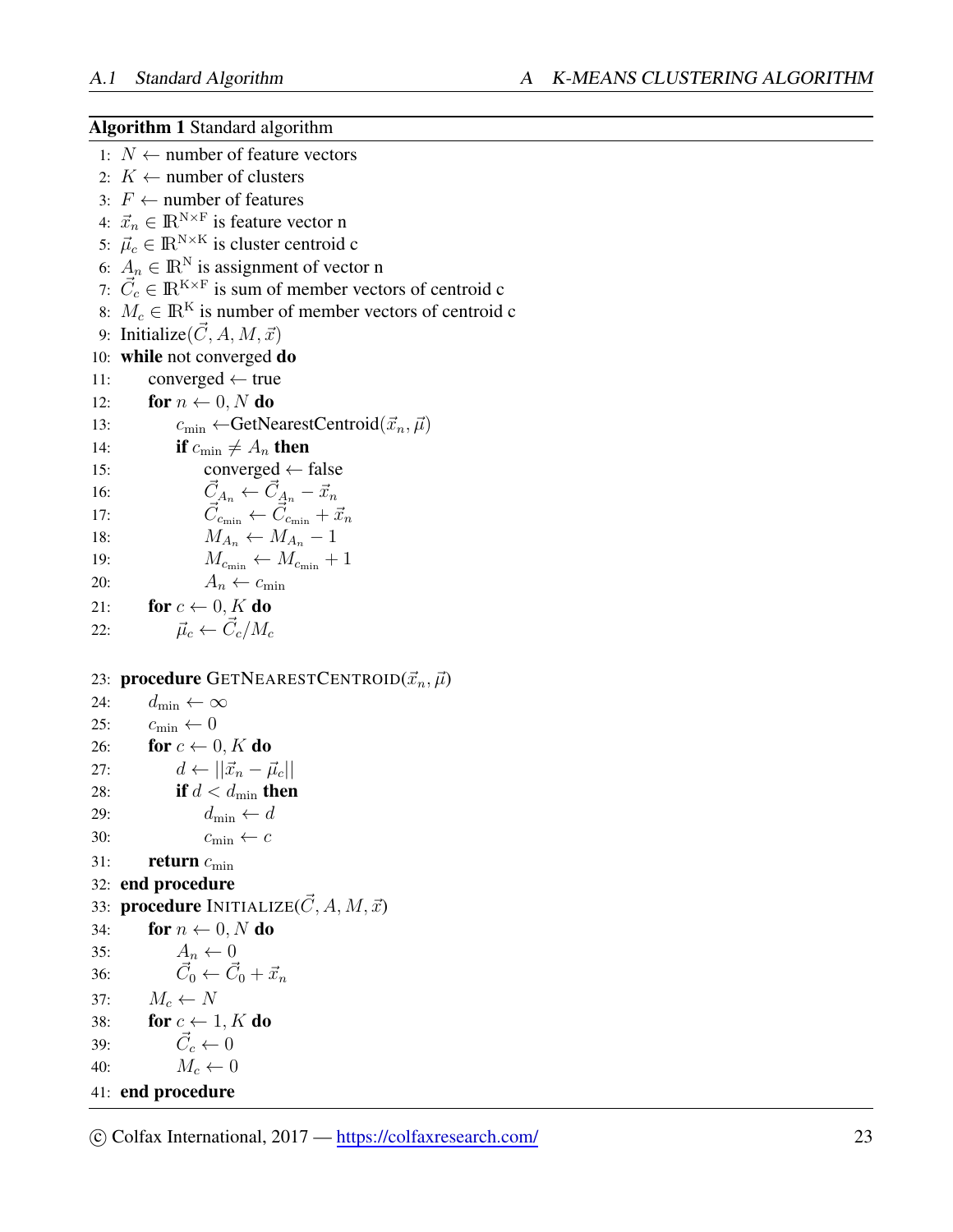#### <span id="page-23-0"></span>A.2. HAMERLY'S ALGORITHM

In the standard algorithm (Algorithm [1\)](#page-22-0), the most computationally intensive part is in GetNearestCentroid . This part is also often computationally wasteful because the nearest centroid often does not change between while-loop steps. Hamerly's algorithm aims to reduce the number of wasted nearest centroid computations by introducing two light-weight conditions to see if the computation is required. Both conditions use the upper bound distance to the assigned centroid. In the subsequent discussion, let *u<sup>n</sup>* be the upper bound of the feature vector *n* to its assigned centroid.

The first condition takes advantage of the lower bound of distance to the second nearest centroid for each vector, which is denoted  $l_n$  for feature vector *n*. Note that this lower bound does not specify which centroid is the potential second nearest centroid. It is the minimum distance that any non-assigned centroid can be from the feature vector. If the upper bound of distance to the assigned centroid,  $u_n$  is less than  $l_n$ , then the assigned centroid must be the closest centroid. Thus if  $u_n \leq l_n$ , then the distance computations can be skipped because the assignment of vector *n* cannot change.

The second condition uses the distance of the nearest centroid to the assigned centroid. Suppose vector  $n$  is assigned to cluster centroid  $c_1$ , and nearest centroid to  $c_1$  is  $c_2$ . Triangle inequality gives us:

$$
||c_2 - c_1|| \le ||c_2 - x_n|| + ||x - c_1|| \tag{2}
$$

$$
||c_2 - c_1|| - u_n \le ||c_2 - x_n|| \tag{3}
$$

Now assume that  $2 \times u_n \le ||c_2 - c_1||$  and substitute this in the left-hand side:

$$
(2 \times u_n) - u_n \le ||c_2 - x_n|| \tag{4}
$$

$$
u_n \le ||c_2 - x_n|| \tag{5}
$$

Note that for any other centroid  $c_i$  the distance  $||c_i - c_1||$  will be larger and the above still holds. Thus, if  $2 \times u_n \le ||c_2 - c_1||$ , then the assignment does not change. For subsequent discussion let the distance to closest centroid for centroid *c* be *sc*.

These two conditions can be combined into  $u_n \leq \max(s_{A_n}/2, l_n)$  where  $A_n$  is the assignment of vector *n*. If the condition fails, the algorithm first tightens the bound by re-computing  $u_n$ . And if the condition fails again with the tightened bound, then the distances are computed. During the distance computation, the distances to the closest and the second closest clusters are stored and used to update both  $u_n$  and  $l_n$ .

Minimum cluster centroid distances, *sc*, can be computed at every step relatively cheaply, because the number of clusters, *K*, is typically small compared to the number of vectors in the data set. The values *u<sup>n</sup>* must be updated at every step as the assigned centroid may move, but it would be costly to compute the exact change in distance to the assigned centroid with respect to  $x<sub>n</sub>$ . Thus, the absolute maximum change in distance, which is the total distance that the assigned centroid moved, is added to  $u_n$ . Similarly,  $l_n$  must be updated as well. In this case, the maximum distance that any centroid moved is added because this is the lower bound distance to any centroid except the assigned one.

The pseudocode of Hamerly's algorithm is shown in Algorithm [2](#page-24-0) and Algorithm [3.](#page-25-1)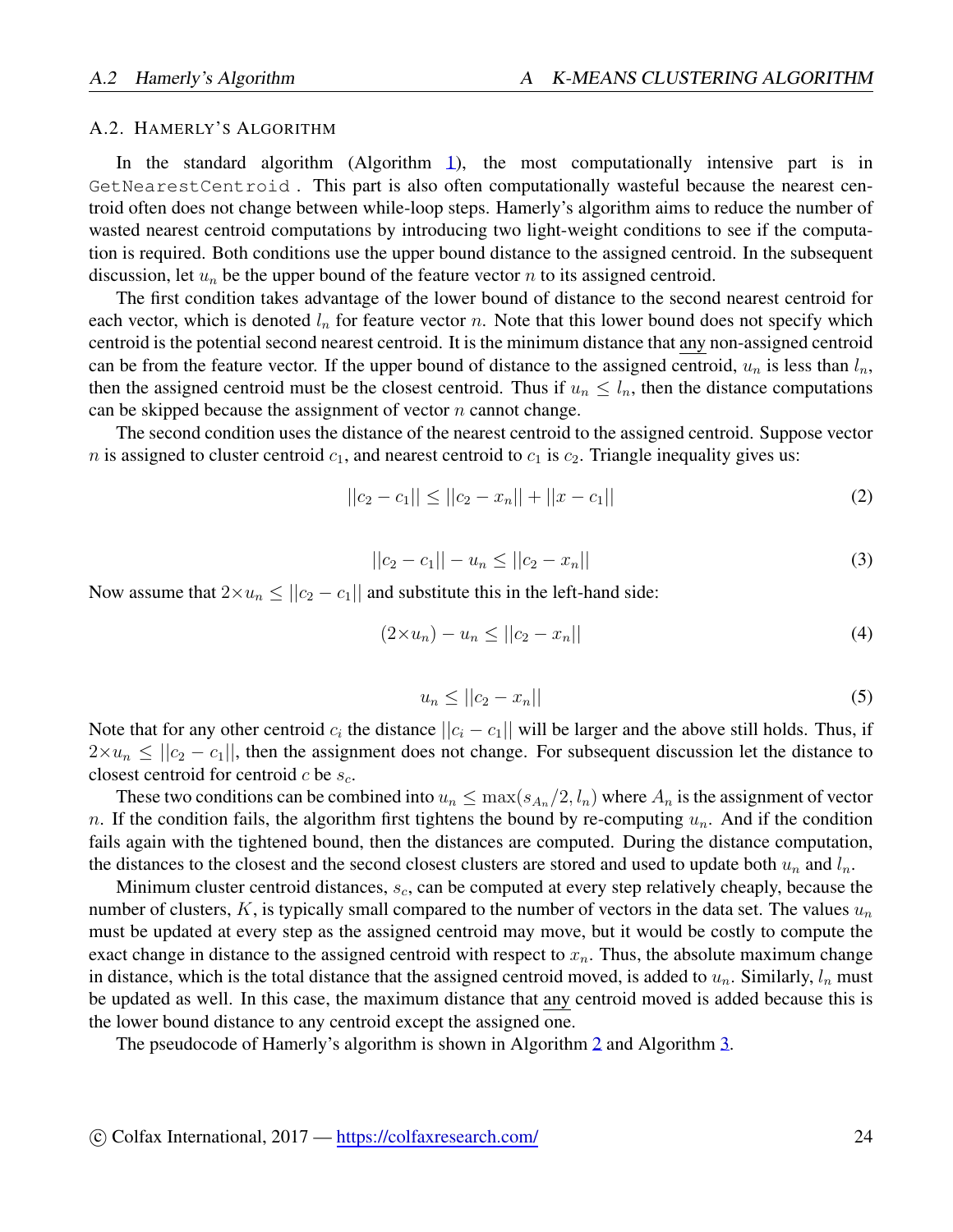# <span id="page-24-0"></span>Algorithm 2 Hamerly's algorithm

|     | 1: $N$ ← number of feature vectors                                                                                                                  |
|-----|-----------------------------------------------------------------------------------------------------------------------------------------------------|
|     | 2: $K \leftarrow$ number of clusters                                                                                                                |
|     | 3: $F \leftarrow$ number of features                                                                                                                |
|     | 4: $\vec{x}_n \in \mathbb{R}^{N \times F}$ is feature vector n                                                                                      |
|     | 5: $\vec{\mu}_c \in \mathbb{R}^{N \times K}$ is cluster centroid c                                                                                  |
|     | 6: $A_n \in \mathbb{R}^N$ is assignment of vector n                                                                                                 |
|     | 7: $\vec{C}_c \in \mathbb{R}^{K \times F}$ is sum of member vectors of centroid c                                                                   |
|     | 8: $M_c \in \mathbb{R}^K$ is number of member vectors of centroid c                                                                                 |
|     | 9: $u_n \in \mathbb{R}^N$ is upper bound distance to closest centroid for vector n                                                                  |
|     | 10: $l_n \in \mathbb{R}^N$ is lower bound distance to second closest centroid for vector n                                                          |
|     | 11: $s_c \in \mathbb{R}^K$ is distance to the closest centroid to centroid c                                                                        |
|     | 12: $d_c \in \mathbb{R}^K$ is distance centroid c moved at update                                                                                   |
|     | 13: Initialize $(\vec{C}, A, M, \vec{x})$                                                                                                           |
|     | 14: while not converged do                                                                                                                          |
| 15: | UpdateSc( $s$ , $m\bar{u}$ )                                                                                                                        |
| 16: | $converged \leftarrow true$                                                                                                                         |
| 17: | for $n \leftarrow 0, N$ do                                                                                                                          |
| 18: | $m \leftarrow \max(s_{A_n}/2, l_n)$                                                                                                                 |
| 19: | if $u_n > m$ then                                                                                                                                   |
| 20: | $u_n \leftarrow   \vec{x}_n - \vec{\mu}_{A_n}  $                                                                                                    |
| 21: | if $u_n > m$ then                                                                                                                                   |
| 22: | $c_{\min}, d_{\min}, d_{\text{seemin}} \leftarrow \text{GetNearestTwoCentroids}(\vec{x}_n, \vec{\mu})$                                              |
| 23: | if $c_{\min} \neq A_n$ then                                                                                                                         |
| 24: | converged $\leftarrow$ false                                                                                                                        |
| 25: | $\begin{array}{c}\n\vec{C}_{A_n} \leftarrow \vec{C}_{A_n} - \vec{x}_n \\ \vec{C}_{c_{\min}} \leftarrow \vec{C}_{c_{\min}} + \vec{x}_n\n\end{array}$ |
| 26: |                                                                                                                                                     |
| 27: | $M_{A_n} \leftarrow M_{A_n} - 1$                                                                                                                    |
| 28: | $M_{c_{\min}} \leftarrow M_{c_{\min}} + 1$                                                                                                          |
| 29: | $A_n \leftarrow c_{\min}$                                                                                                                           |
| 30: | $u_n \leftarrow d_{\min}$                                                                                                                           |
| 31: | $l_n \leftarrow d_{\text{seemin}}$                                                                                                                  |
| 32: | $d_{\max} \leftarrow 0$                                                                                                                             |
| 33: | for $c \leftarrow 0, K$ do                                                                                                                          |
| 34: | $\vec{\mu'}_c \leftarrow \vec{C}_c/M_c$                                                                                                             |
| 35: | $d_c \leftarrow   \mu'_{c} - \vec{\mu}_{c}  $                                                                                                       |
| 36: | if $d_c > d_{\text{max}}$ then                                                                                                                      |
| 37: | $d_{\max} \leftarrow d_c$                                                                                                                           |
| 38: | $\vec{\mu}_c \leftarrow \vec{\mu'}_c$                                                                                                               |
| 39: | for $n \leftarrow 0$ , N do                                                                                                                         |
| 40: | $u_n \leftarrow u_n + d_{A_n}$                                                                                                                      |
| 41: | $l_n \leftarrow l_n + d_{\max}$                                                                                                                     |
|     |                                                                                                                                                     |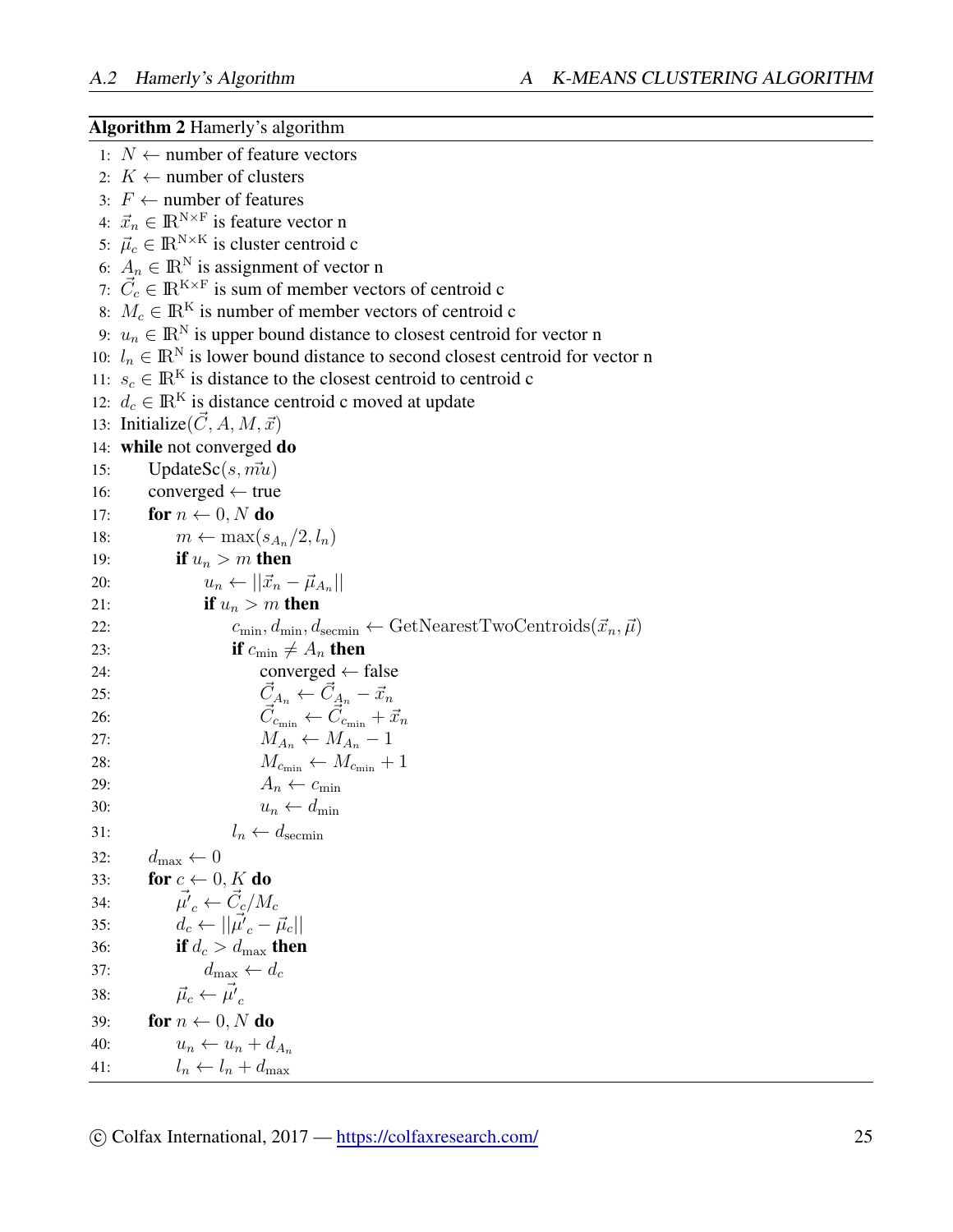#### <span id="page-25-1"></span>Algorithm 3 Hamerly's algorithm (continued)

```
1: procedure GETNEARESTTWOCENTROIDS(\vec{x}_n, \vec{\mu})2: d_{\text{seemin}} \leftarrow \infty3: d_{\min} \leftarrow \infty4: c_{\min} \leftarrow 05: for c \leftarrow 0, K do
 6: d \leftarrow ||\vec{x}_n - \vec{\mu}_c||7: if d < d_{\min} then
 8: d_{\text{seemin}} \leftarrow d_{\text{min}}9: d_{\min} \leftarrow d10: c_{\min} \leftarrow c11: else if d < d<sub>secmin</sub> then
12: d_{\text{seemin}} \leftarrow d13: return c_{\min}, d_{\min}, d_{\text{seemin}}14: end procedure
```

```
15: procedure UPDATESC(s, \vec{\mu})16: for c1 \leftarrow 0, K do
17: for c2 \leftarrow (c1 + 1), K do
18: d \leftarrow ||\vec{\mu}_{c2} - \vec{\mu}_{c2}||19: if d < s_{c1} then
20: s_{c1} \leftarrow d21: if d < s_{c2} then
22: s_{c2} \leftarrow d
```

```
23: end procedure
```

```
24: procedure INITIALIZE(\vec{C}, A, M, \vec{x})
25: for n \leftarrow 0, N do
26: A_n \leftarrow 027: \vec{C}_0 \leftarrow \vec{C}_0 + \vec{x}_n28: M_c \leftarrow N29: for c \leftarrow 1, K do
30: \vec{C}_c \leftarrow 031: M_c \leftarrow 032: end procedure
```
## <span id="page-25-0"></span>Appendix B. Unsuccessful Optimization Attempts

This section will discuss some of the unsuccessful optimizations that were attempted but did not result in a performance gain.

One attempted optimization was to reduce distance computation to a matrix-matrix multiplication. Let matrix *R* contain the  $N_c < N$  feature vectors that require distance computations to centroids, with  $R_i$ 

```
⃝c Colfax International, 2017 — https://colfaxresearch.com/ 26
```